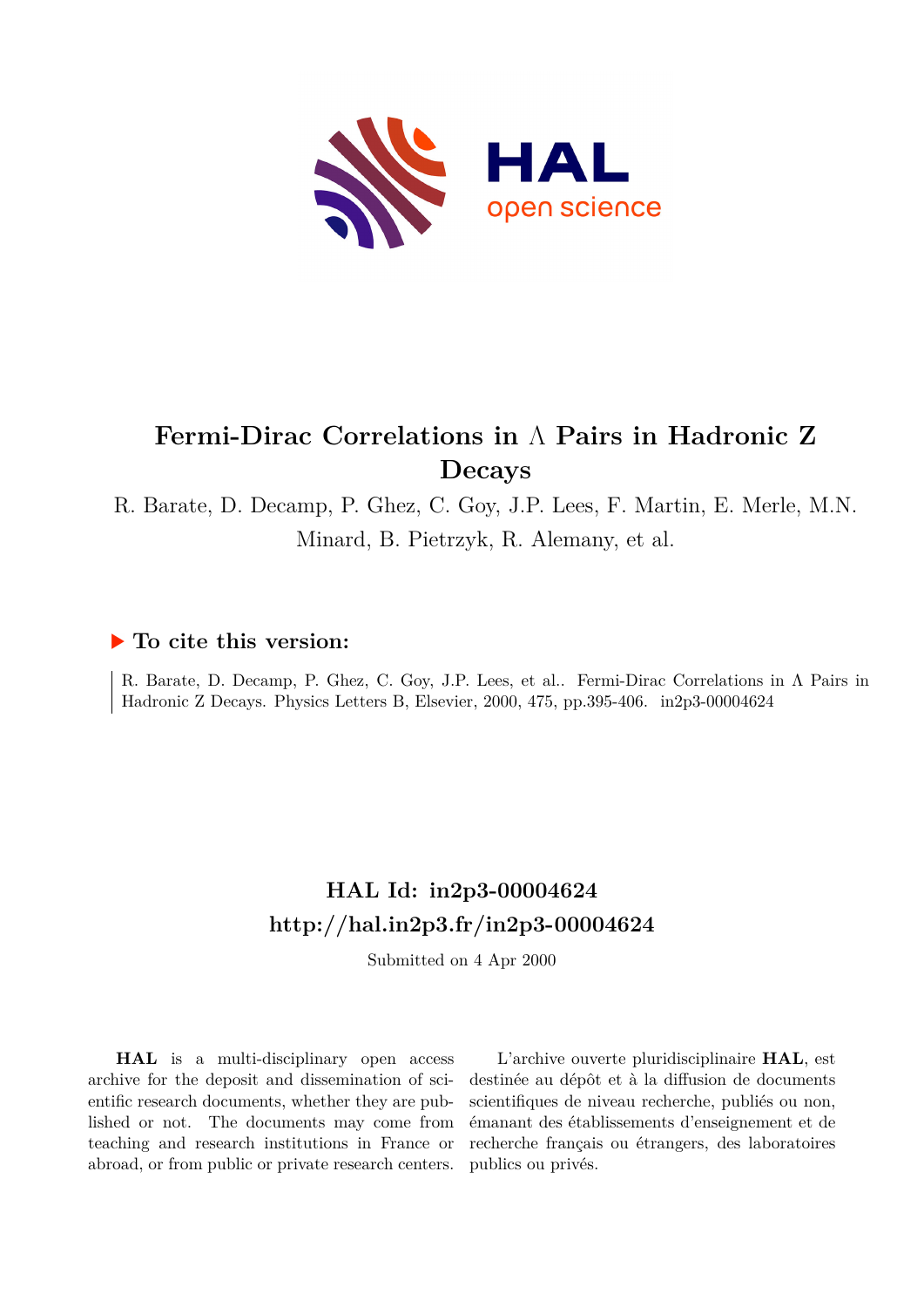#### EUROPEAN LABORATORY FOR PARTICLE PHYSICS (CERN)

CERN EP/99-172 8 December, 1999

# Fermi-Dirac Correlations in Pairs in Hadronic <sup>Z</sup> Decays

The ALEPH Collaboration<sup>\*</sup>)

#### Abstract

Two-particle correlations of  $\Lambda\Lambda$  and  $\bar{\Lambda}\bar{\Lambda}$  pairs have been studied in multihadronic Z decays recorded with the ALEPH detector at LEP in the years from 1992 to 1995. The correlations were measured as a function of the four-momentum difference  $Q$  of the pair. A depletion of events is observed in the region  $Q < 2$  GeV which could arise from the effects of Fermi-Dirac statistics. In addition the spin content of the  $\Lambda$ pair system has been determined. For  $Q > 2$  GeV the fraction of pairs with spin one is consistent with the value of 0.75 expected for a statistical spin mixture, whilst for  $Q < 2$  GeV this fraction is found to be lower. For  $\Lambda\overline{\Lambda}$  pairs, where no Fermi-Dirac correlations are expected, the spin one fraction is measured to be consistent with 0.75 over the entire analysed <sup>Q</sup> range.

(Submitted to Physics Letters B)

<sup>)</sup> See next pages for the list of authors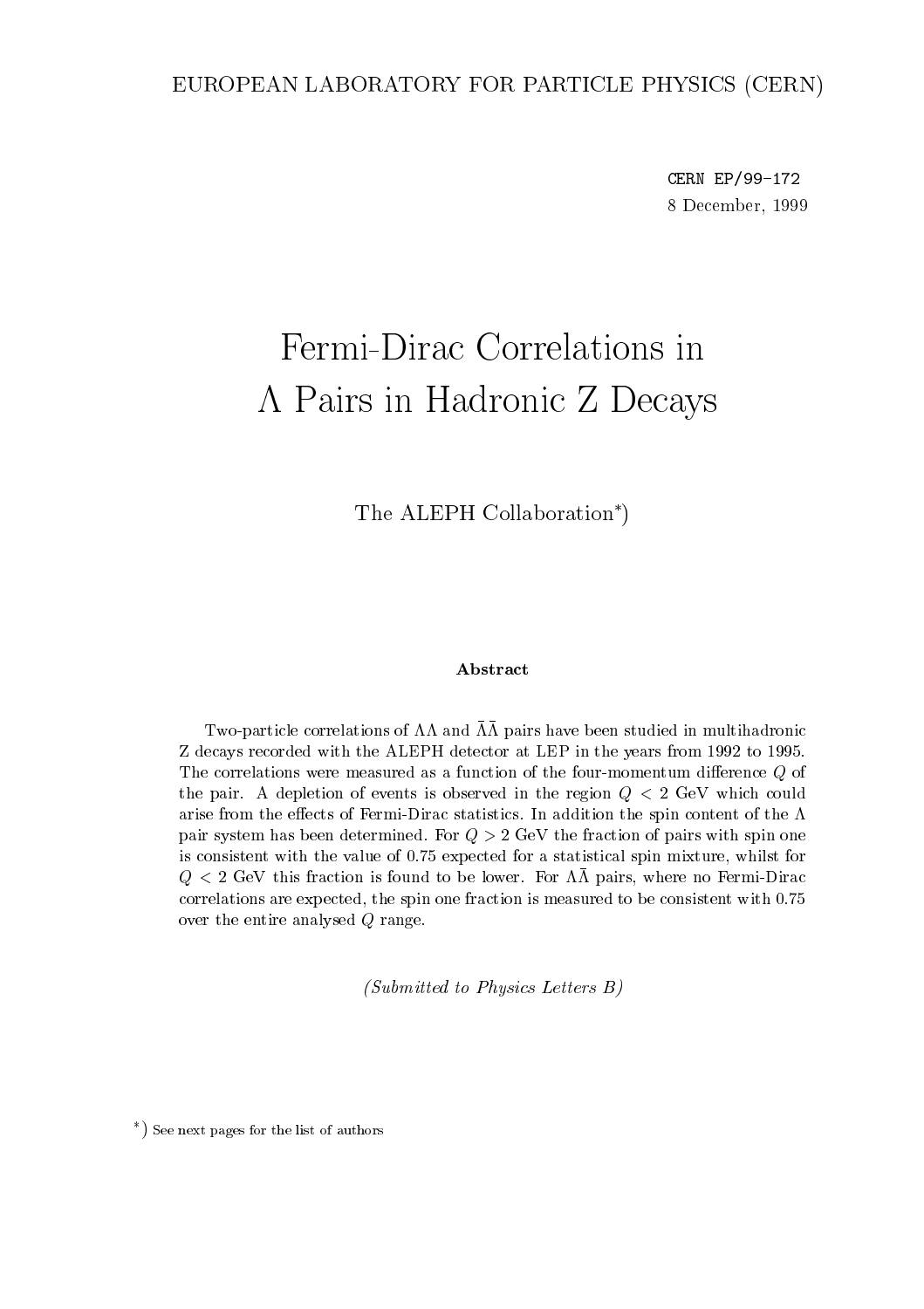#### The ALEPH Collaboration

- R. Barate, D. Decamp, P. Ghez, C. Goy, J.-P. Lees, F. Martin, E. Merle, M.-N. Minard, B. Pietrzyk Laboratoire de Physique des Particules (LAPP), INTP-CNRS, F-74019 Annecy-le-Vieux Cedex, France
- R. Alemany, S. Bravo, M.P. Casado, M. Chmeissani, J.M. Crespo, E. Fernandez, M. Fernandez-Bosman,
- Ll. Garrido,15 E. Grauges, A. Juste, M. Martinez, G. Merino, R. Miquel, Ll.M. Mir, A. Pacheco, I. Riu, H. Ruiz

Institut de Fisica d'Altes Energies, Universitat Autonoma de Barcelona, E-08193 Bellaterra (Barcelona), Spain<sup>7</sup>

- A. Colaleo, D. Creanza, M. de Palma, G. Iaselli, G. Maggi, M. Maggi, S. Nuzzo, A. Ranieri, G. Raso,
- F. Ruggieri, G. Selvaggi, L. Silvestris, P. Tempesta, A. Tricomi,<sup>3</sup> G. Zito Dipartimento di Fisica, INFN Sezione di Bari, I-70126 Bari, Italy
- X. Huang, J. Lin, Q. Ouyang, T. Wang, Y. Xie, R. Xu, S. Xue, J. Zhang, L. Zhang, W. Zhao Institute of High-Energy Physics, Academia Sinica, Beijing, The People's Republic of China<sup>8</sup>
- D. Abbaneo, G. Boix,<sup>6</sup> O. Buchmüller, M. Cattaneo, F. Cerutti, V. Ciulli, G. Dissertori, H. Drevermann,
- R.W. Forty, M. Frank, T.C. Greening, A.W. Halley, J.B. Hansen, J. Harvey, P. Janot, B. Jost, I. Lehraus,
- O. Leroy, P. Mato, A. Minten, A. Moutoussi, F. Ranjard, L. Rolandi, D. Schlatter, M. Schmitt,<sup>20</sup> O. Schneider,<sup>2</sup> P. Spagnolo, W. Tejessy, F. Teubert, E. Tournefier, A.E. Wright

European Laboratory for Particle Physics (CERN), CH-1211 Geneva 23, Switzerland

- Z. Ajaltouni, F. Badaud, G. Chazelle, O. Deschamps, A. Falvard, C. Ferdi, P. Gay, C. Guicheney,
- P. Henrard, J. Jousset, B. Michel, S. Monteil, J-C. Montret, D. Pallin, P. Perret, F. Podlyski Laboratoire de Physique Corpusculaire, Universite Blaise Pascal, IN2P3 -CNRS, Clermont-Ferrand, F-63177 Aubiere, France
- J.D. Hansen, J.R. Hansen, P.H. Hansen, B.S. Nilsson, B. Rensch, A. Waananen Niels Bohr Institute, DK-2100 Copenhagen, Denmark9
- G. Daskalakis, A. Kyriakis, C. Markou, E. Simopoulou, I. Siotis, A. Vayaki Nuclear Research Center Demokritos (NRCD), GR-15310 Attiki, Greece
- A. Blondel, G. Bonneaud, J.-C. Brient, A. Rouge, M. Rumpf, M. Swynghedauw, M. Verderi, H. Videau Laboratoire de Physique Nucleaire et des Hautes Energies, Ecole Polytechnique, IN<sup>2</sup>P3-CNRS, F-91128 Palaiseau Cedex, France
- E. Focardi, G. Parrini, K. Zachariadou Dipartimento di Fisica, Universita di Firenze, INFN Sezione di Firenze, I-50125 Firenze, Italy
- M. Corden, C. Georgiopoulos Supercomputer Computations Research Institute, Florida State University, Tallahassee, FL 32306- 4052, USA 13;14
- A. Antonelli, G. Bencivenni, G. Bologna,<sup>4</sup> F. Bossi, P. Campana, G. Capon, V. Chiarella, P. Laurelli,
- G. Mannocchi,1;5 F. Murtas, G.P. Murtas, L. Passalacqua, M. Pepe-Altarelli Laboratori Nazionali dell'INFN (LNF-INFN), I-00044 Frascati, Italy
- L. Curtis, J.G. Lynch, P. Negus, V. O'Shea, C. Raine, P. Teixeira-Dias, A.S. Thompson Department of Physics and Astronomy, University of Glasgow, Glasgow G12 8QQ, United Kingdom<sup>10</sup>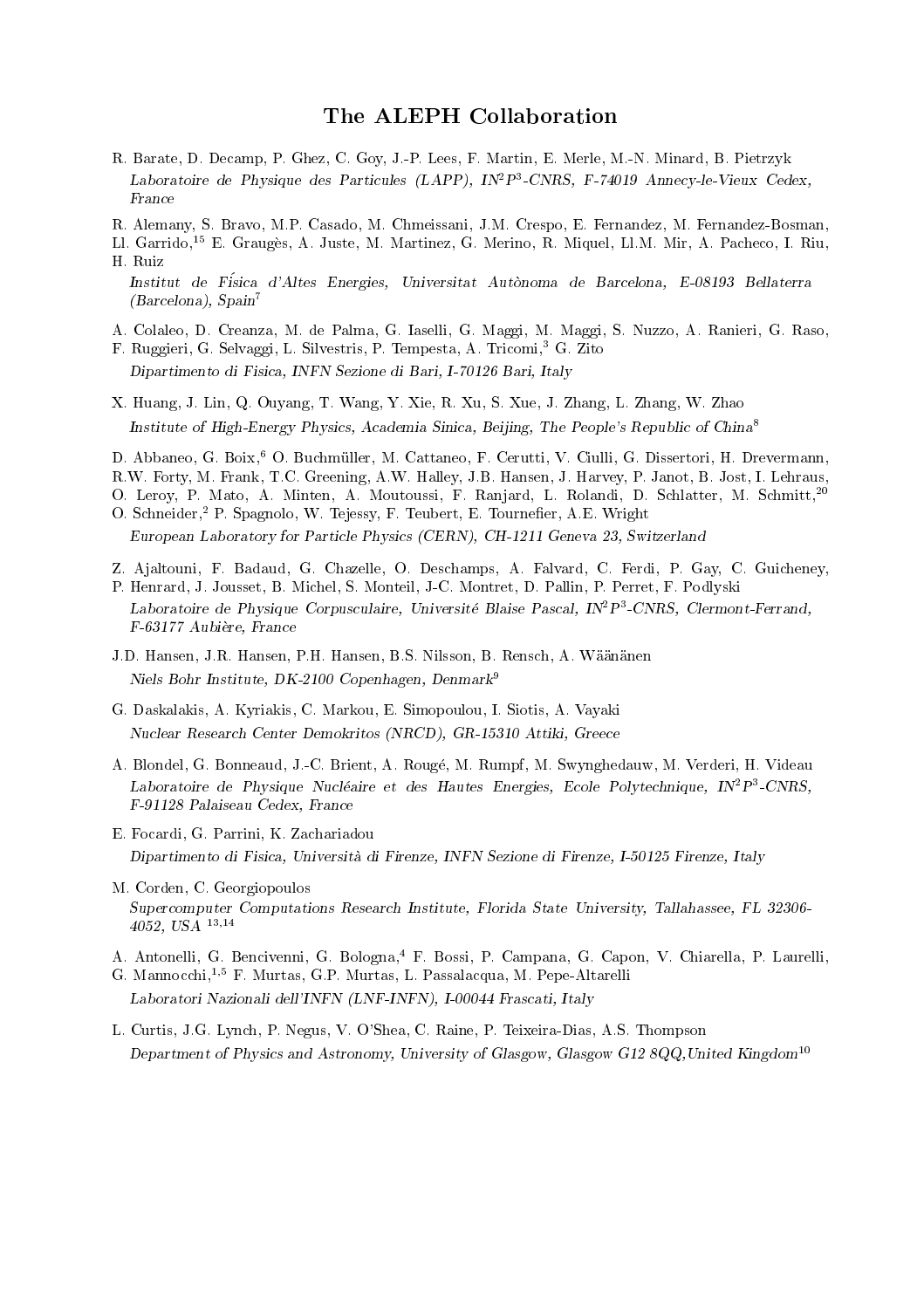R. Cavanaugh, S. Dhamotharan, C. Geweniger,<sup>1</sup> P. Hanke, G. Hansper, V. Hepp, E.E. Kluge, A. Putzer, J. Sommer, K. Tittel, S. Werner,<sup>19</sup> M. Wunsch<sup>19</sup>

Institut fur Hochenergiephysik, Universitat Heidelberg, D-69120 Heidelberg, Germany<sup>16</sup>

- R. Beuselinck, D.M. Binnie, W. Cameron, P.J. Dornan,<sup>1</sup> M. Girone, S. Goodsir, E.B. Martin, N. Marinelli,
- A. Sciaba, J.K. Sedgbeer, E. Thomson, M.D. Williams Department of Physics, Imperial College, London SW7 2BZ, United Kingdom<sup>10</sup>
- V.M. Ghete, P. Girtler, E. Kneringer, D. Kuhn, G. Rudolph Institut fur Experimentalphysik, Universitat Innsbruck, A-6020 Innsbruck, Austria<sup>18</sup>
- C.K. Bowdery, P.G. Buck, A.J. Finch, F. Foster, G. Hughes, R.W.L. Jones, N.A. Robertson, M.I. Williams

Department of Physics, University of Lancaster, Lancaster LA1 4YB, United Kingdom<sup>10</sup>

I. Giehl, K. Jakobs, K. Kleinknecht, G. Quast, B. Renk, E. Rohne, H.-G. Sander, H. Wachsmuth, C. Zeitnitz

Institut für Physik, Universität Mainz, D-55099 Mainz, Germany<sup>16</sup>

- J.J. Aubert, A. Bonissent, J. Carr, P. Coyle, P. Payre, D. Rousseau Centre de Physique des Particules, Faculte des Sciences de Luminy, INTP3-CNRS, F-13288 Marseille, France
- M. Aleppo, M. Antonelli, F. Ragusa Dipartimento di Fisica, Universita di Milano e INFN Sezione di Milano, I-20133 Milano, Italy
- V. Buscher, H. Dietl, G. Ganis, K. Huttmann, G. Lutjens, C. Mannert, W. Manner, H.-G. Moser, S. Schael,
- R. Settles, H. Seywerd, H. Stenzel, W. Wiedenmann, G. Wolf Max-Planck-Institut für Physik, Werner-Heisenberg-Institut, D-80805 München, Germany<sup>16</sup>
- P. Azzurri, J. Boucrot, O. Callot, S. Chen, A. Cordier, M. Davier, L. Duflot, J.-F. Grivaz, Ph. Heusse,
- A. Jacholkowska,<sup>1</sup> F. Le Diberder, J. Lefrancois, A.-M. Lutz, M.-H. Schune, J.-J. Veillet, I. Videau,<sup>1</sup> D. Zerwas

Laboratoire de l'Accélérateur Linéaire, Université de Paris-Sud, IN<sup>2</sup>P<sup>3</sup>-CNRS, F-91898 Orsay Cedex,

- G. Bagliesi, T. Boccali, C. Bozzi,<sup>12</sup> G. Calderini, R. Dell'Orso, I. Ferrante, L. Foa, A. Giassi, A. Gregorio,
- F. Ligabue, P.S. Marrocchesi, A. Messineo, F. Palla, G. Rizzo, G. Sanguinetti, G. Sguazzoni, R. Tenchini, A. Venturi, P.G. Verdini
- Dipartimento di Fisica dell'Universita, INFN Sezione diPisa, e Scuola Normale Superiore, I-56010 Pisa, Italy
- G.A. Blair, G. Cowan, M.G. Green, T. Medcalf, J.A. Strong Department of Physics, Royal Holloway & Bedford New College, University of London, Surrey TW20 OEX, United Kingdom<sup>10</sup>
- D.R. Botterill, R.W. Clifft, T.R. Edgecock, P.R. Norton, J.C. Thompson, I.R. Tomalin Particle Physics Dept., Rutherford Appleton Laboratory, Chilton, Didcot, Oxon OX11 OQX, United  $Kingdom^{10}$
- B. Bloch-Devaux, P. Colas, S. Emery, W. Kozanecki, E. Lancon, M.-C. Lemaire, E. Locci, P. Perez,
- J. Rander, J.-F. Renardy, A. Roussarie, J.-P. Schuller, J. Schwindling, A. Trabelsi,<sup>21</sup> B. Vallage CEA, DAPNIA/Service de Physique des Particules, CE-Saclay, F-91191 Gif-sur-Yvette Cedex,  $France<sup>17</sup>$
- S.N. Black, J.H. Dann, R.P. Johnson, H.Y. Kim, N. Konstantinidis, A.M. Litke, M.A. McNeil, G. Taylor

Institute for Particle Physics, University of California at Santa Cruz, Santa Cruz, CA 95064, USA<sup>22</sup>

C.N. Booth, S. Cartwright, F. Combley, M. Lehto, L.F. Thompson Department of Physics, University of Sheffield, Sheffield S3 7RH, United Kingdom<sup>10</sup>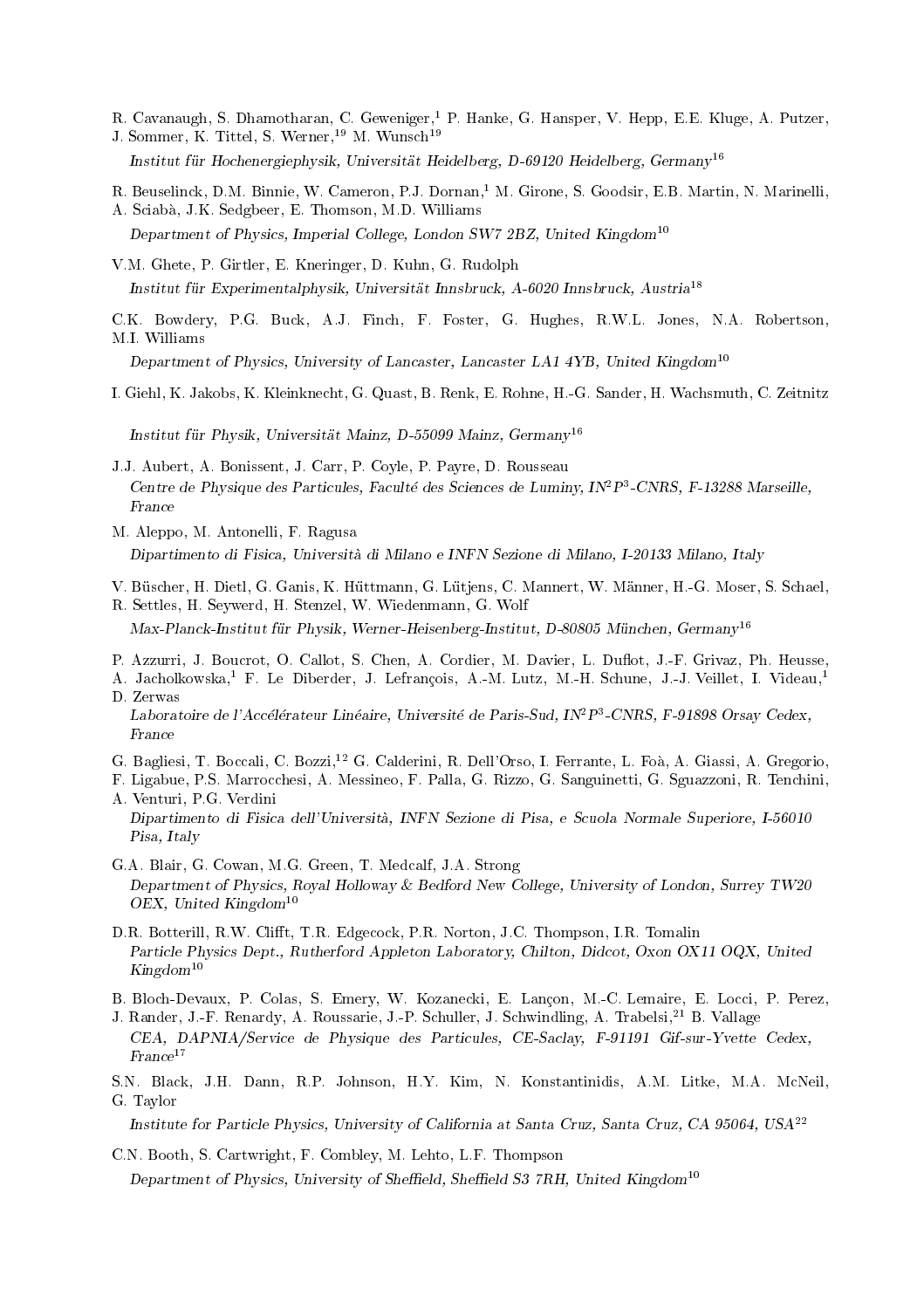- K. Aholderbach, A. Bohrer, S. Brandt, C. Grupen, J. Hess, A. Misiejuk, G. Prange, U. Sieler Fachbereich Physik, Universitat Siegen, D-57068 Siegen, Germany<sup>16</sup>
- G. Giannini, B. Gobbo Dipartimento di Fisica, Universita di Trieste e INFN Sezione di Trieste, I-34127 Trieste, Italy
- J. Rothberg, S. Wasserbaech Experimental Elementary Particle Physics, University of Washington, WA 98195 Seattle, U.S.A.
- S.R. Armstrong, P. Elmer, D.P.S. Ferguson, Y. Gao, S. Gonzalez, O.J. Hayes, H. Hu, S. Jin,
- J. Kile, P.A. McNamara III, J. Nielsen, W. Orejudos, Y.B. Pan, Y. Saadi, I.J. Scott, J. Walsh, J.H. von Wimmersperg-Toeller, Sau Lan Wu, X. Wu, G. Zobernig Department of Physics, University of Wisconsin, Madison, WI 53706, USA<sup>11</sup>

7Supported by CICYT, Spain.

<sup>&</sup>lt;sup>1</sup>Also at CERN, 1211 Geneva 23, Switzerland.

<sup>&</sup>lt;sup>2</sup>Now at Université de Lausanne, 1015 Lausanne, Switzerland.

<sup>3</sup>Also at Centro Siciliano di Fisica Nucleare e Struttura della Materia, INFN, Sezione di Catania, 95129 Catania, Italy.

<sup>4</sup>Also Istituto di Fisica Generale, Universita di Torino, 10125 Torino, Italy.

<sup>&</sup>lt;sup>5</sup>Also Istituto di Cosmo-Geofisica del C.N.R., Torino, Italy.

<sup>6</sup>Supported by the Commission of the European Communities, contract ERBFMBICT982894.

<sup>8</sup>Supported by the National Science Foundation of China.

<sup>9</sup>Supported by the Danish Natural Science Research Council.

<sup>10</sup>Supported by the UK Particle Physics and Astronomy Research Council.

<sup>&</sup>lt;sup>11</sup>Supported by the US Department of Energy, grant DE-FG0295-ER40896.

<sup>12</sup>Now at INFN Sezione de Ferrara, 44100 Ferrara, Italy.

<sup>13</sup>Supported by the US Department of Energy, contract DE-FG05-92ER40742.

<sup>&</sup>lt;sup>14</sup>Supported by the US Department of Energy, contract DE-FC05-85ER250000.

<sup>15</sup>Permanent address: Universitat de Barcelona, 08208 Barcelona, Spain.

<sup>&</sup>lt;sup>16</sup>Supported by the Bundesministerium für Bildung, Wissenschaft, Forschung und Technologie, Germany.

<sup>&</sup>lt;sup>17</sup>Supported by the Direction des Sciences de la Matière, C.E.A.

<sup>&</sup>lt;sup>18</sup>Supported by Fonds zur Förderung der wissenschaftlichen Forschung, Austria.

<sup>19</sup>Now at SAP AG, 69185 Walldorf, Germany.

<sup>20</sup>Now at Harvard University, Cambridge, MA 02138, U.S.A.

 $21\,\text{Now at Département de Physique, Faculté des Sciences de Tunis, 1060 Le Belvédère, Tunisia.}$ 

<sup>22</sup>Supported by the US Department of Energy, grant DE-FG03-92ER40689.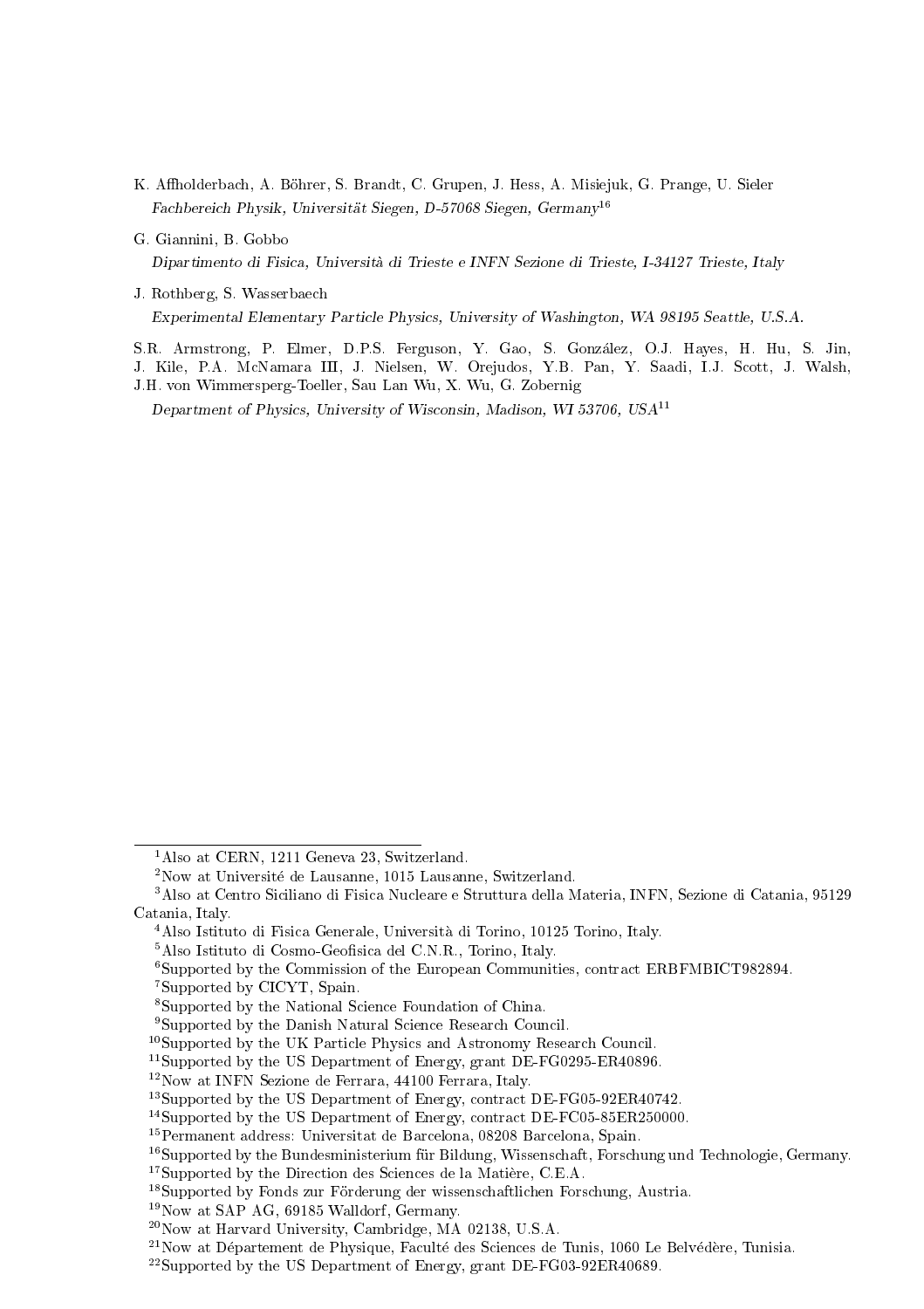# 1 Introduction

Studies of Bose-Einstein (BE) correlations of identical bosons and of Fermi-Dirac (FD) correlations of identical fermions produced in high energy collisions provide measurements of the distribution of the particle sources in space and time. These correlations originate from the symmetrization or antisymmetrization of the two-particle wave functions of identical particles and lead to an enhancement or a suppression of particle pairs produced close to each other in phase space. This effect is sensitive to the size of the source from which the identical particles of similar momenta are emitted. A description of the theory can be found e.g., in references [1], [2] and [3].

This paper reports on a study of Fermi-Dirac correlations using the combined sample of  $\Lambda\Lambda$  and  $\Lambda\Lambda$  pairs (represented by  $(\Lambda\Lambda)$  throughout this paper) reconstructed by ALEPH in multihadronic Z decays at LEP 1. Section 2 summarizes the theory of Fermi-Dirac correlations and the techniques used to study these correlations. Section 3 describes the ALEPH detector and the selection of neutral  $\Lambda$  decays. The results are presented in Section 4 and are followed by the conclusions in Section 5.

# 2 Theory

The strength of two-particle BE or FD correlation effects can be expressed in terms of a two-particle correlation function  $C(p_1, p_2)$  defined as

$$
C(p_1, p_2) = P(p_1, p_2) / P_0(p_1, p_2) , \qquad (1)
$$

where  $p_1$  and  $p_2$  are the four-momenta of the particles,  $P(p_1, p_2)$  is the measured differential cross section for the pairs and  $P_0(p_1, p_2)$  is that of a reference sample, which is free of BE or FD correlations but otherwise identical in all aspects to the data sample. The main experimental difficulty is to define an appropriate reference sample  $P_0(p_1, p_2)$  in order to determine that part of  $P(p_1, p_2)$  which can be attributed to the BE or FD correlations. An example for such a reference sample is given by the JETSET Monte Carlo [4] for which production of hadrons is simulated without taking into account BE or FD correlation effects.

The correlation function  $C$  is usually measured as a function of the Lorentz invariant  $Q$  with  $Q^2 = - (p_1 - p_2)^2$ . For  $Q^2 = 0$  the effects of BE and FD correlations reach their extreme values. Various parametrisations for  $C(Q)$  are proposed in the literature. Here the GGLP parametrisation [5]

$$
C(Q) = \mathcal{N}[1 + \beta \exp(-R^2 Q^2)] \tag{2a}
$$

is used, together with an alternative parametrisation [6]

$$
C(Q) = \mathcal{N}[1 + \beta \exp(-RQ)] \tag{2b}
$$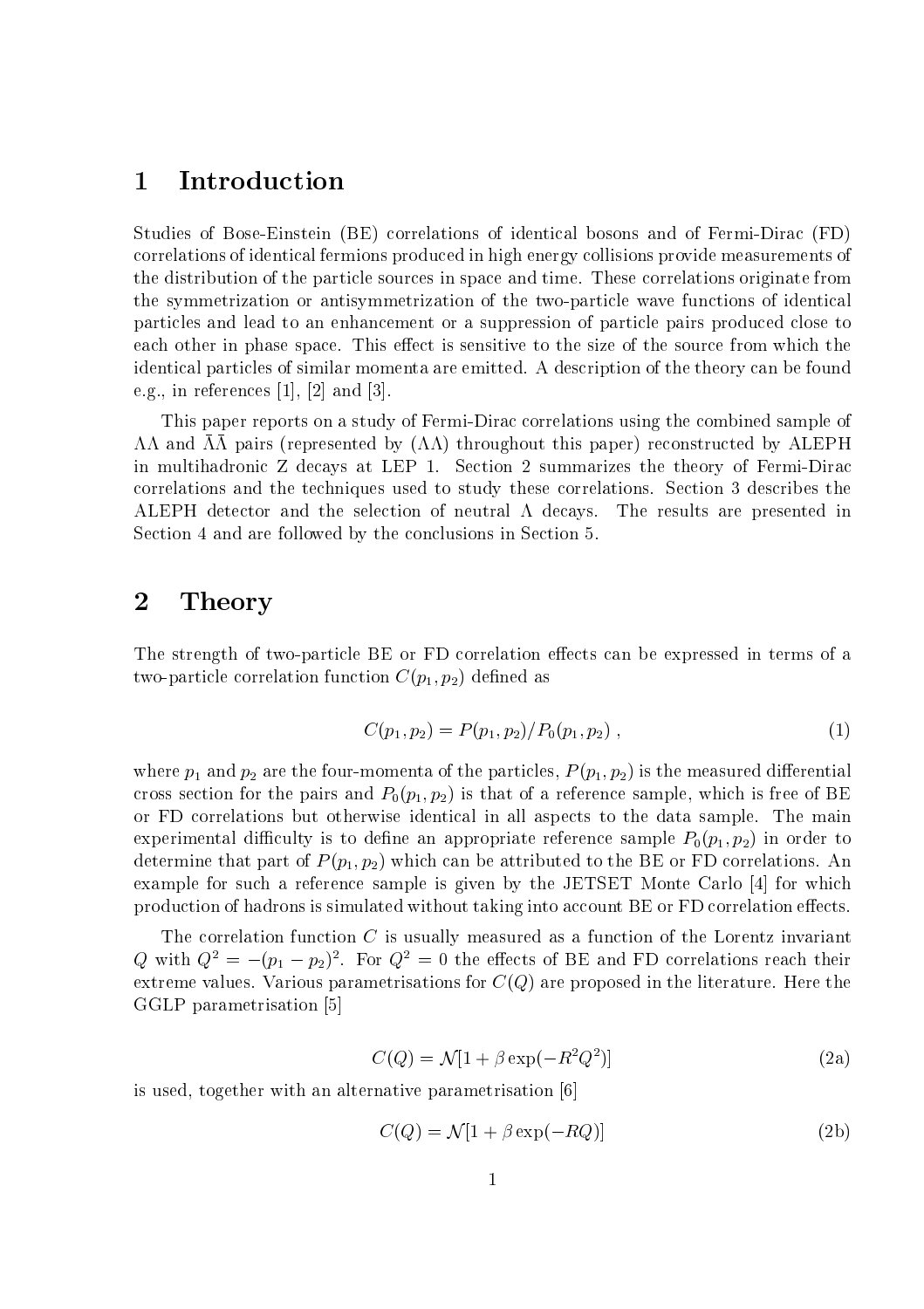for comparison. The form of Eq. 2a is expected for a spherical source with a Gaussian density distribution in the rest frame of the emitted pair. The free parameters are the normalisation N, the suppression parameter  $\beta$  ( $|\beta| \leq 1$ ) and the radius R, which can be identified with the space-time extent of the source. In two-boson systems a value of  = 1 corresponds to a completely incoherent emission; <sup>j</sup><sup>j</sup> is expected to be dierent from unity if sources of different radii (for example, due to different resonance lifetimes) contribute to the emission of the pairs  $[7]$  or if the particles have non-zero spin as explained below. This parameter also accomodates for experimental backgrounds such as particle misidentification.

The total wave function describing the final state of two identical particles must be either symmetric  $(s)$  or antisymmetric  $(a)$  under the exchange of the two particles, depending on the spin statistics of the particles. In the limit of plane waves (i.e., neglecting contributions from possible final state interactions) this leads to  $[8]$ 

$$
|\Psi_{s,a}|^2 = 1 \pm \cos[(p_1 - p_2) \cdot (r_1 - r_2)], \qquad (3)
$$

where s (a) corresponds to the  $+ (-)$  sign and  $r_{1,2}$  are the four-vector positions of the two particles. In the case of identical spinless bosons,  $\Psi_s$  completely describes the final state, whereas in the case of identical fermions both  $\Psi_s$  and  $\Psi_a$  can contribute.

Since  $P_{s,a}(p_1,p_2)$  is proportional to the integral  $\int dr_1 dr_2 g(r_1,r_2,p_1,p_2) |\Psi_{s,a}|^2$ , where  $g(r_1, r_2, p_1, p_2)$  describes the source intensity and the integral is taken over the relative space-time distances r1 r2 of the particle emission points, it follows that the correlation function  $C_{s,a}(p_1, p_2)$  for the symmetric (antisymmetric) final state should show an increase (decrease) for  $Q \to 0$ .

For identical bosons with spin or identical fermions, e.g., two  $\Lambda$ 's, one has also to consider their spin. For the  $(\Lambda\Lambda)$  system the total spin may be  $S = 0$  or  $S = 1$  with spin wave functions  $s_0$  and  $s_1$ , where  $i=-1,0,1$  are the eigenvalues of the third component of the total spin;  $s_0$  is antisymmetric whereas the  $s_1$  are symmetric under the exchange of the two  $\overline{\phantom{a}}$  $\Lambda$ 's. As the total wave function for the  $(\Lambda\Lambda)$  system is antisymmetric,  $s_0$  must be combined with  $\Psi_s$  from Eq. 3 and the  $s_1$  with  $\Psi_a$  to yield antisymmetric wave functions:  $\Theta_0 = \Psi_s s_0$ and  $\Theta_1^* = \Psi_a s_1^*$ . In general both  $\Theta_0$  and the  $\Theta_1^*$  can contribute to  $P(p_1, p_2)$ , depending on 1 $\overline{\phantom{0}}$ the source. However for a statistical spin mixture ensemble, where each of the four spin states  $s_0$  and  $s_1$  is emitted with the same probability, the contributions from the  $\Theta_1$  will dominate by a factor of 3 and thus the correlation function  $C(Q)$  is expected to decrease to  $0.5$  as  $Q$  tends to zero.

A different way of investigating the  $(\Lambda\Lambda)$  correlations is provided by the measurement of the spin composition of the  $(\Lambda\Lambda)$  system, that is to determine the fractions of the  $S = 0$ and  $S = 1$  states. The method used in this paper was proposed in Ref. [9] and is based on the measurement of the distribution  $a_{N/dy\,$  in the di-hyperon centre-of-mass system. In this system the momenta of the decay protons (antiprotons) of the  $(\Lambda\Lambda)$  system are transformed into their parent hyperon rest frames and  $\bar{y}$  is then the cosine of the angle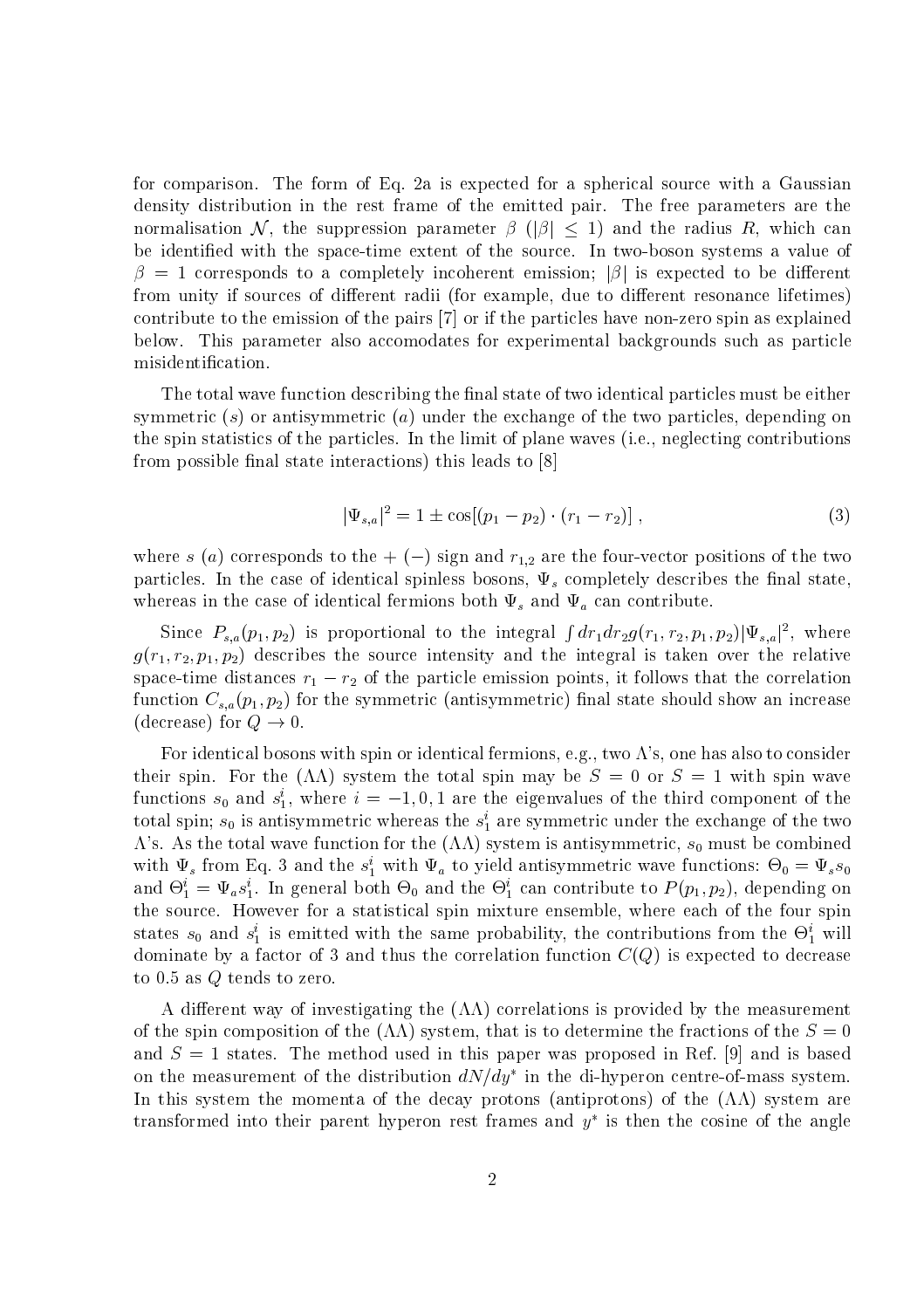between the two protons (antiprotons). From the Wigner-Eckart theorem [10] the angular distributions for the  $S = 0$  and  $S = 1$  states of a system of identical hyperons are

$$
dN/dy^*|_{S=0} = (N/2)(1 - \alpha_\Lambda^2 y^*)
$$
\n(4a)

and

$$
dN/dy^*|_{S=1} = (N/2)(1 + (\alpha_\Lambda^2/3)y^*)
$$
 (4b)

where  $\omega_{\Lambda}$   $\sim$   $\omega_{\Lambda}$   $\sim$  0.012  $\pm$   $\pm$  0.010 is the decay asymmetry parameter [11]. In general both spin states will contribute. If the parameter  $\varepsilon$  is defined as the fraction of the  $S=1$ contribution, then  $\varepsilon$  can be measured as a function of Q by fitting the expression

$$
dN/dy^* = (1 - \varepsilon)dN/dy^*|_{S=0} + \varepsilon dN/dy^*|_{S=1}
$$
\n(4c)

to the measured distribution for a given range of  $Q$ . In the case of a statistical spin mixture,  $\varepsilon$  is equal to 0.75 which results in a constant distribution for  $a$ N/ $ay$  . The advantage of this method is that a reference sample is not needed. In Ref. [9] the relation in Eq. 4 was derived for the di-hyperon threshold and also shown to hold approximately for low values of Q, where the relative momentum of the two  $\Lambda$ 's is non-relativistic. It was recently pointed out, however, that the validity range for Eq. 4 can be extended to any  $Q$  value [12].

The correlation function  $C(Q)$  and the spin composition  $\varepsilon(Q)$  yield different measurements which are sensitive to the same physical effect. If a source only emitted dihyperons in a total spin state  $S = 1$  or  $S = 0$ , then  $\varepsilon(Q)$  would be one or zero, respectively. independent of Q, whereas the correlation function  $C(Q)$  is still expected to show a Q dependence.

The quantity  $\varepsilon(Q)$  can also be used to estimate the size R of the source [12]. If  $C(Q)_{S=0}$ and  $C(Q)_{S=1}$  are respectively the contributions of the  $S=0$  and the  $S=1$  states to  $C(Q)$ , then for a statistical spin mixture ensemble  $C(Q)_{S=0}$  and  $C(Q)_{S=1}$  can be parametrised with the formula of Eq. 2a as

 $C(Q)_{S=0} = 0.25 \mathcal{N} (1 + \gamma \exp(-R^2 Q^2))$ 

and

$$
C(Q)_{S=1} = 0.75\mathcal{N}(1 - \gamma \exp(-R^2 Q^2))
$$

with  $|\gamma| \leq 1$ . With  $\varepsilon(Q) = C(Q)_{S=1}/(C(Q)_{S=0} + C(Q)_{S=1})$  one finds

$$
\varepsilon(Q) = 0.75(1 - \gamma \exp(-R^2 Q^2))/(1 - 0.5\gamma \exp(-R^2 Q^2)), \qquad (5)
$$

where the suppression parameter  $\gamma = -2\beta$  results from the requirement  $C(Q)_{S=0}$  +  $C(Q)_{S=1} = C(Q)$ , with  $C(Q)$  defined in Eq. 2a. In the ideal case  $C(Q)_{S=1}$  is expected to decrease to zero as Q tends to zero which implies  $\gamma = 1$ . But due to the effects described before in connection with Eq. 2,  $\gamma$  can deviate from one.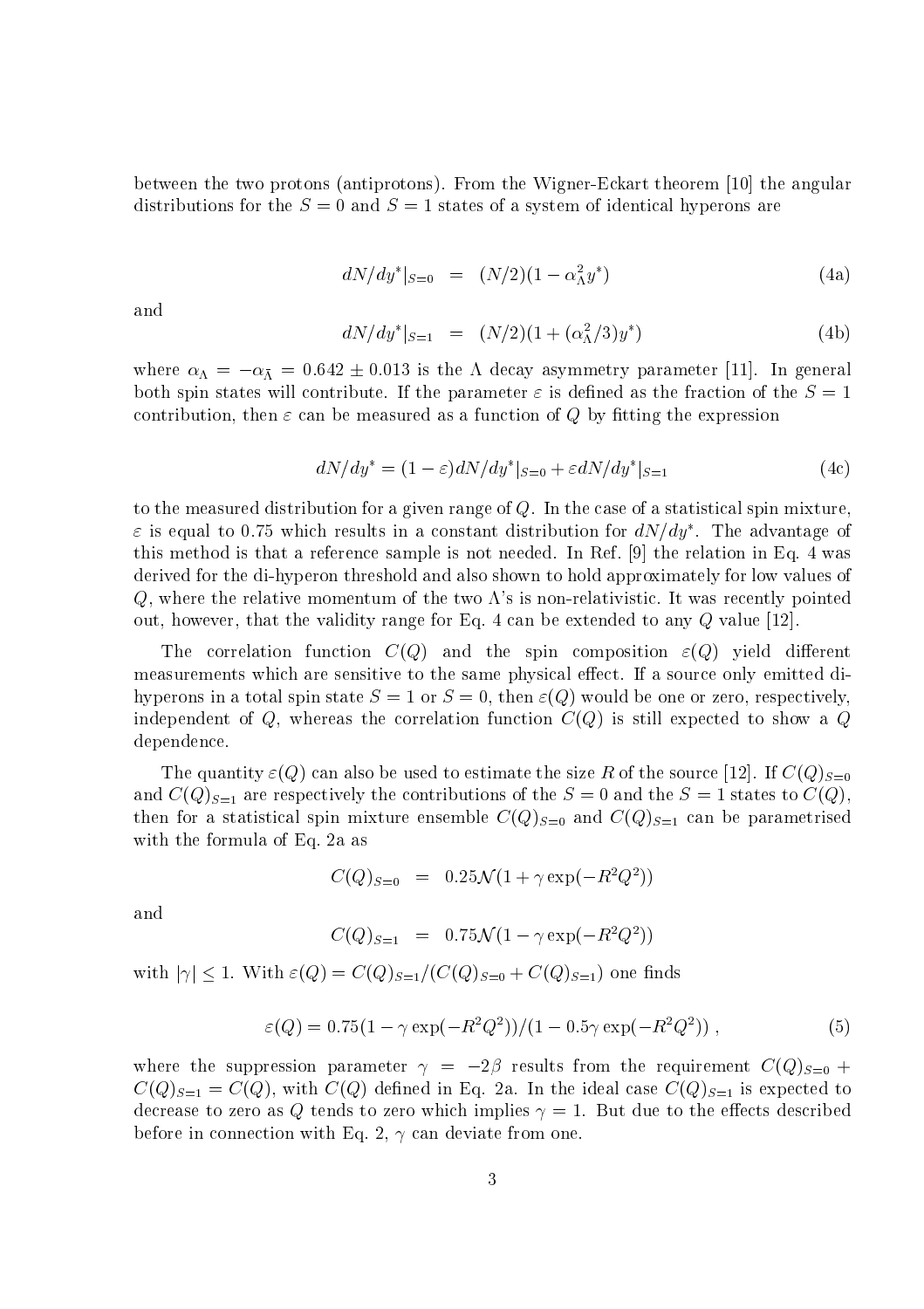### 3 The ALEPH Detector and Data Selection

The ALEPH detector is described in detail elsewhere [13]. This analysis relies mainly on the information from three concentric tracking detectors, a  $1.8 \text{ m}$  radius time projection chamber (TPC) surrounding a small conventional drift chamber (ITC) and a two layer silicon vertex detector (VDET). The TPC provides up to 21 space points per track and in addition up to 338 samples of the particle's specic ionisation. The ITC measures 8 points per track and the VDET provides two high precision space points on the track near the primary vertex. The tracking detectors are located in an axial magnetic field of 1.5 T and have a combined track transverse momentum resolution of  $\Delta p_{\perp}/p_{\perp} = 0.0006 p_{\perp} \oplus 0.005$ (with  $p_{\perp}$  in GeV/c).

The analysis was performed on data collected on and around the Z peak. The event sample consists of a total of 3.9 million hadronic events corresponding to an integrated luminosity of 142 pb  $\,$  . A sample of 6.5 million Monte Carlo events with full detector simulation [13], based on the JETSET 7.4 [4] generator, was used to provide a reference sample and to calculate the selection efficiencies as described in Section 4. This Monte Carlo sample does not include BE or FD correlations.

Hadronic events were required to contain at least five well reconstructed tracks. Each such track must have at least four TPC hits and a polar angle in the range  $|\cos \theta|$  < 0.95. The point of closest approach of the reconstructed tracks to the beam axis must be within 10 cm of the nominal interaction point along the beam direction and within 2 cm of it in the plane transverse to the beam. The total energy of all tracks satisfying the above cuts is required to be at least 10% of the centre-of-mass energy.

For the selection of the neutral  $V^0$  decays (see also Ref. [14]) all combinations of tracks with opposite charge and with momenta higher than 150 MeV are examined. Both tracks must originate from a common secondary vertex with acceptable  $\chi$  . For the final selection and for the assignment of the different hypotheses  $K^*$ ,  $\Lambda$  and  $\Lambda$ , the most important cuts are given below:

- a) A  $\chi^2$  test of energy-momentum conservation for a given hypothesis, assuming that the decaying particle is produced at the primary vertex and that it decays at a secondary vertex [15].
- b) Cuts on the impact parameter D of the secondary tracks from the  $V^0$  decay with respect to the primary vertex. If  $D<sub>r</sub>$  is the component of D in the direction perpendicular to the beam axis and  $D<sub>z</sub>$  is the component of D in the direction of the beam axis then two cuts for each secondary  $V^+$  track are applied:  $(D_r/\sigma_r)^+ > 4$ and  $(D_z/\sigma_z)^2 > 4$ , where  $\sigma_r$  and  $\sigma_z$  are the uncertainties on  $D_r$  and  $D_z$ .
- c) For  $V^0$  candidates with tracks having a good  $dE/dx$  measurement, the ionisation is required to be within three standard deviations of that expected for a given hypothesis.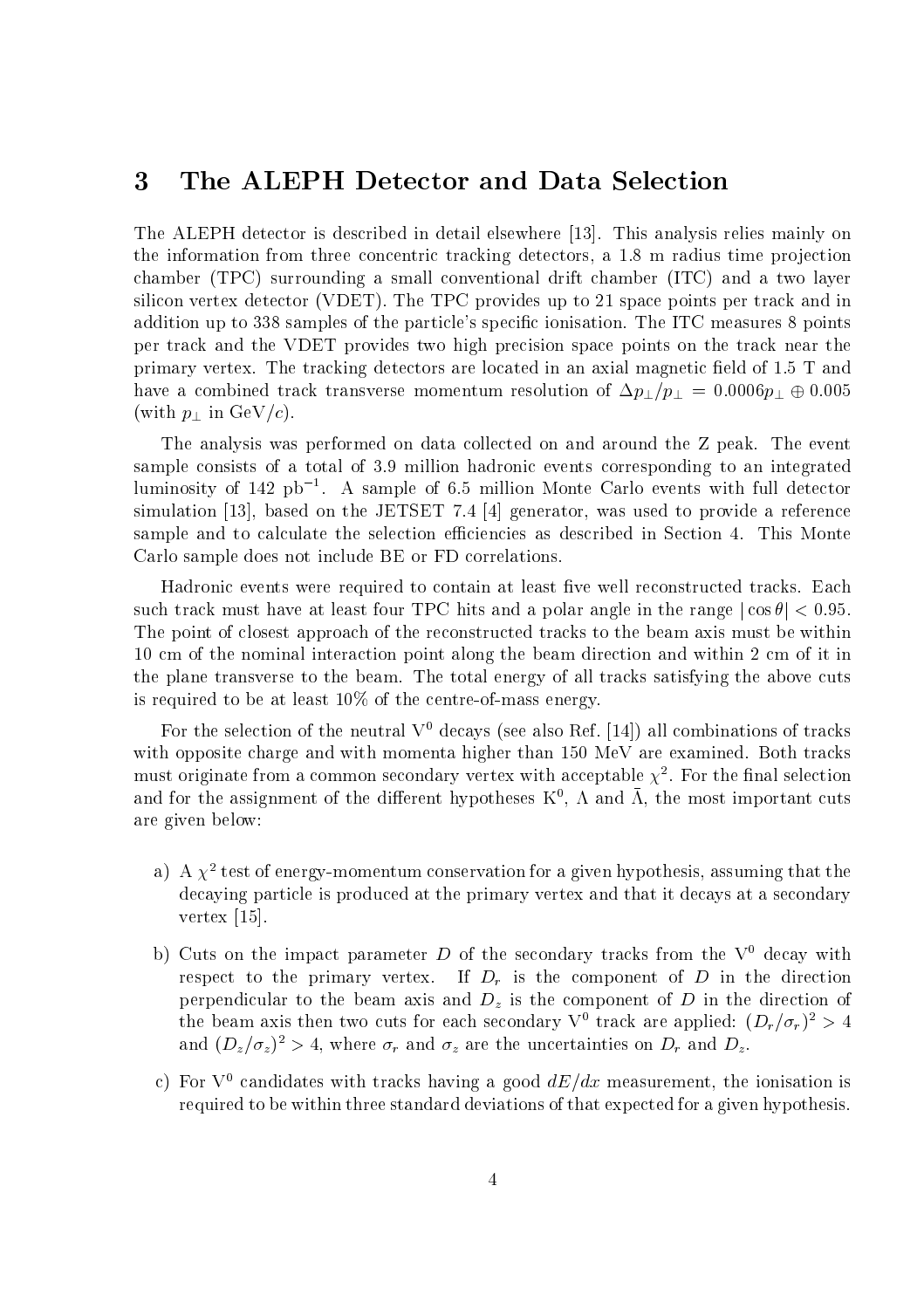d) Ambiguities between K°-A and K°-A hypotheses for a V° decay , which survived tests a) - c), are resolved by accepting the hypothesis with the best  $\chi$ -. However, if the absolute difference in the  $\chi^2$  of the two hypotheses is less than three and if a measurement of the specific ionisation of the secondary  $V^0$  tracks is available, a choice is made on the basis of ionisation.

This selection results in a total sample of 2566 ( $\Lambda\Lambda$ ) pairs with 2123 pairs in the Q range from 0 to 10 GeV. The selection efficiency for the  $(\Lambda\Lambda)$  pairs is about 25% and their purity is  $\sim 90\%$  in the range  $2 < Q < 10$  GeV and  $\sim 86\%$  in the range  $0 < Q < 2$  GeV.

# 4 Results

#### The Correlation Function  $C(Q)$  $4.1$

The measured correlation function  $C(Q)$  for the  $(\Lambda\Lambda)$  system is shown in Fig. 1A;  $C(Q)$  is determined by dividing the differential cross section of pairs in the data by that of simulated pairs from the JETSET Monte Carlo (reference sample A ). One observes a clear decrease of  $C(Q)$  for values of  $Q < 2$  GeV, as expected if the total spin state  $S = 1$  dominates. The experimental distribution was parametrised with Eqs. 2a and 2b. The results from the fit for the parameters  $\beta$  and R are presented in Table 1 (reference sample A).

Another method for obtaining a reference sample is the technique of event mixing (reference sample B). Pairs of  $\Lambda$ 's or  $\Lambda$ 's for the reference sample are constructed by pairing each  $\Lambda$  or  $\Lambda$  with the  $\Lambda$ 's or  $\Lambda$ 's of all other events. To do this one needs some common coordinate system for the  $\Lambda$ 's or  $\Lambda$ 's produced in different events. It was chosen here to use three perpendicular axes for each event defined by the eigenvalues of the sphericity tensor. The momentum of each  $\pi$  or  $\pi$  in an event is calculated with respect to these axes and  $\varphi$ for a mixed pair is then obtained from the components of the momenta in this system.

However, this method removes not only possible FD or BE correlations, but it also affects all other correlations apart from the distribution of the particle momenta which is conserved by construction. This can be seen from Figs. 2a and 2b where the cosine of the angle  $\theta_{1,2}$  between  $\Lambda$  or  $\bar{\Lambda}$  momenta in the Z rest frame is plotted. In the unmixed events most pairs are produced back to back, whereas the distribution for the mixed sample is completely symmetric. This leads to a shift in the <sup>Q</sup> distribution for the mixed pairs towards lower values of  $Q$ . The difference between normal and mixed pairs is illustrated in Fig. 3a where the <sup>Q</sup> distribution for the pairs from Monte Carlo events is divided by that of the mixed sample. The mixed Monte Carlo sample does not reproduce the original Monte Carlo sample. To overcome this problem one usually studies the double ratio of the cross sections

$$
C(Q) = \left(\frac{P(Q)_{\text{data}}}{P(Q)_{\text{data,mix}}}\right) / \left(\frac{P(Q)_{\text{MC}}}{P(Q)_{\text{MC,mix}}}\right).
$$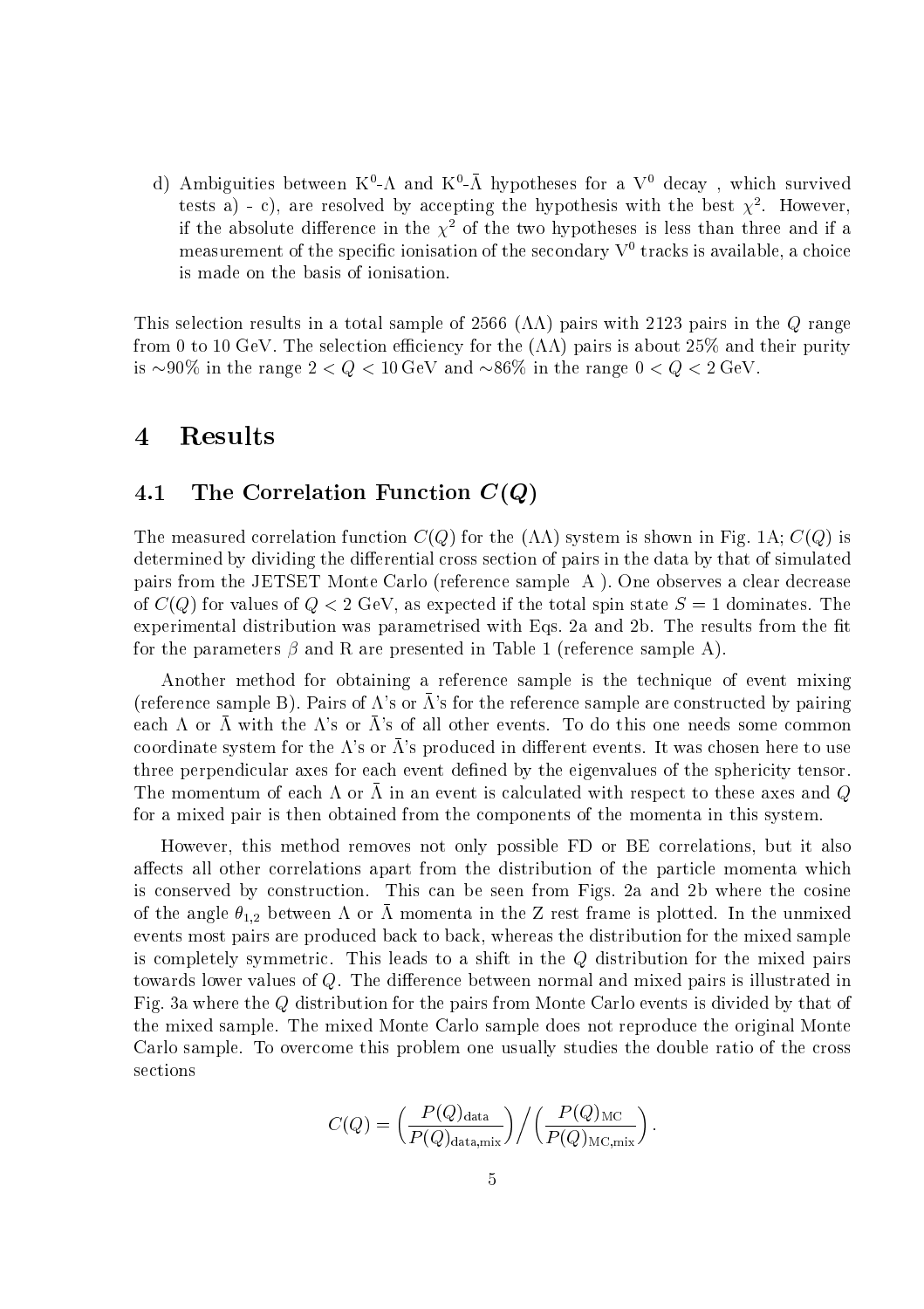

Figure 1: Correlation function  $C(Q)$  for the  $(\Lambda\Lambda)$  pairs using different reference samples: A) Monte Carlo, B) mixed event double ratio (see text) and C) mixed events with reweighted  $\cos\theta_{1,2}$  distribution (see text). The curves represent the results of the fits using the Goldhaber parametrisation given in Eq. 2a.

The correlation function  $C(Q)$  found by this procedure is displayed in Fig. 1B and is very similar to that of Fig. 1A. The fitted values for  $\beta$  and R (Table 1, reference sample B) agree within errors with those obtained from the distribution in Fig. 1A. This is expected because the mixed samples for data and Monte Carlo are similar, as can be seen from Fig. 3b where the ratio  $P(Q)_{\text{data,mix}}/P(Q)_{\text{MC,mix}}$  is shown as a function of Q. It is a slowly varying function (ideally it is expected to be flat) and thus it provides only minor corrections to the correlation function as shown in Fig. 1A.

As it is found that the symmetrization of the  $\cos \theta_{1,2}$  distribution is the main reason for the difference in the  $Q$  distributions of the mixed and the original pairs, a third reference sample has been constructed. For this one the data sample is mixed as described above, but the sample of the mixed pairs is then weighted such that it reproduces the  $\cos \theta_{1,2}$ distribution from the original pairs obtained from the Monte Carlo. The corresponding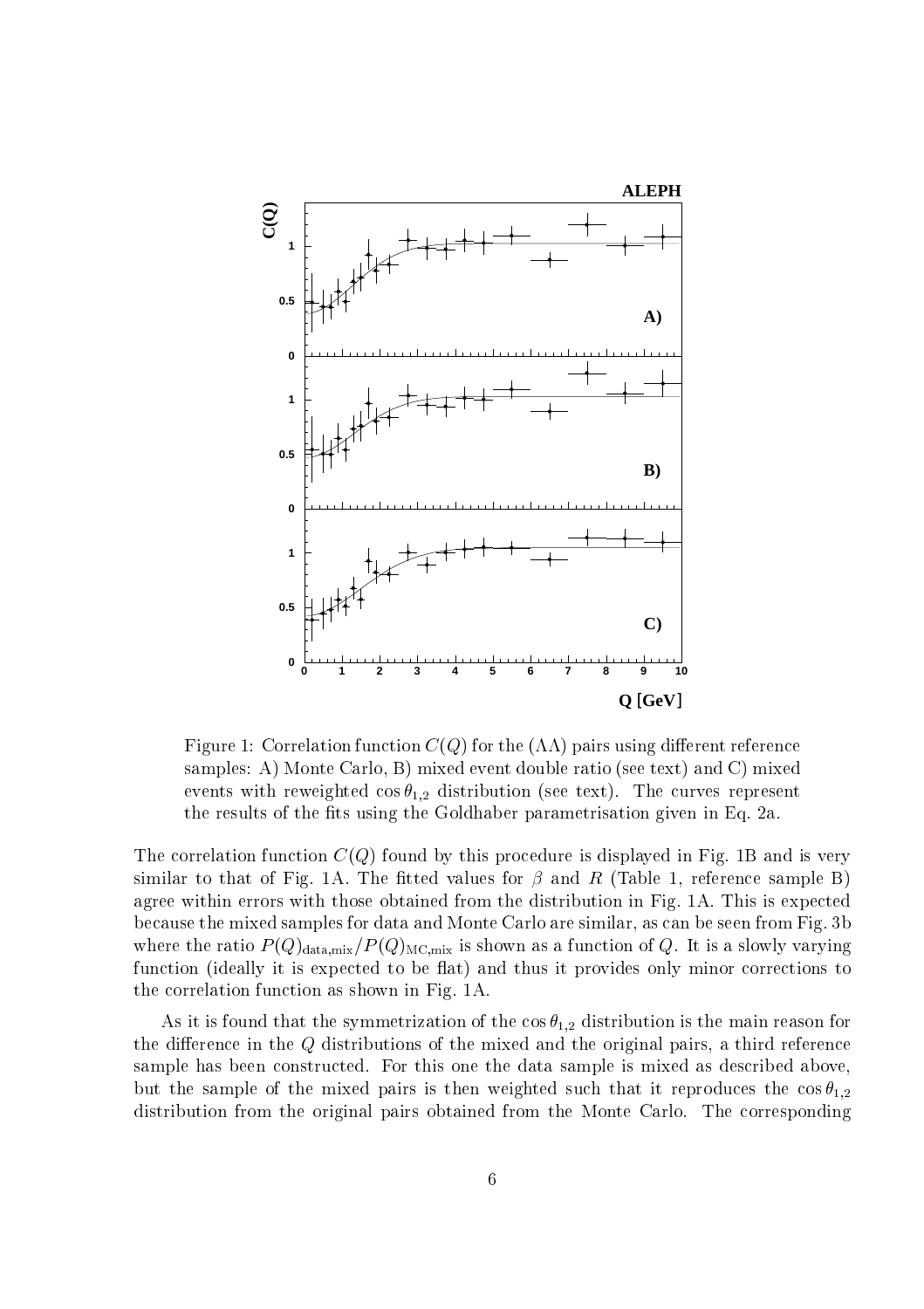

Figure 2: The histograms show the cos  $\theta_{1,2}$  distribution for a) the original  $(\Lambda\Lambda)$ pairs from the Monte Carlo and b) for the mixed pairs of the same sample. Points in a) show the  $\cos \theta_{1,2}$  distribution of the data. The deviation of Monte Carlo from data at large  $\cos \theta_{1,2}$  is due to the FD effect.

correlation  $C(Q) = P(Q)_{data}/P(Q)_{data,mix,reweighted}$  is displayed in Fig. 1C; the smaller error bars than in the preceeding distributions reflect the larger Monte Carlo statistics used for the correction. The fitted values for  $\beta$  and R are in agreement with those found previously (Table 1, reference sample C). The three evaluations of  $C(Q)$  based on the different reference samples are mutually consistent.

Within statistical errors the correlation function is consistent with  $C(Q = 0) = 0.5$ , as expected if final-state interactions (FSI) in the di-hyperon system do not contribute at threshold. FSI are expected to manifest themselves as an enhancement in the correlation function at low Q [16]. Such an effect has been measured in the  $\Lambda\Lambda$  system produced in  $\Gamma$  C(A  $^+$  , A  $^+$  ) interactions at 1.06 GeV /c for  $Q< 0.4$  GeV [17], which corresponds to the first bin in Fig. 1. This enhancement can be attributed to FSI and/or the direct production of a di-baryon resonance with strangeness two. Even if the enhancement were only attributed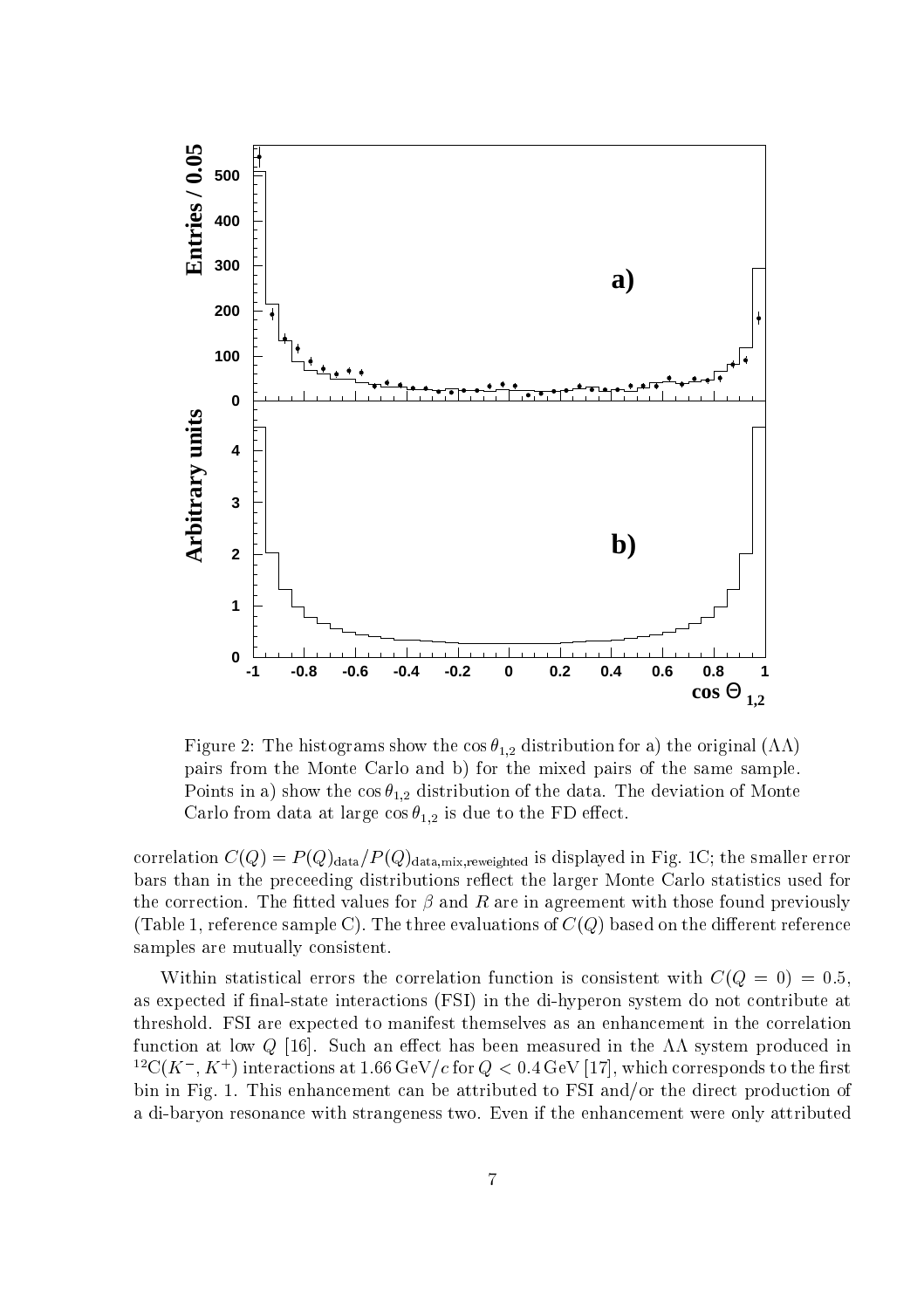

Figure 3: The ratios a)  $R_1 = \frac{P(\mathcal{Q})_{\text{MC}}}{P(Q)_{\text{MC,mix}}}$  and b)  $R_2 = \frac{P(\mathcal{Q})_{\text{MC,mix}}}{P(Q)_{\text{MC,mix}}}$  plotted in arbitrary units. The zero is suppressed on the vertical scale.

to FSI, the magnitude of this effect is too small to be observable with the present data.

Within statistics, both Eqs. 2a and 2b result in acceptable fits and cannot be distinguished. Taking the rms variation of the central values in Table 1 for the parametrisations with Eqs. 2a and 2b as a measure of the systematic uncertainty, the resulting values for R and  $\beta$  are

$$
R = 0.11 \pm 0.02stat \pm 0.01sys fm
$$
  

$$
\beta = -0.59 \pm 0.09stat \pm 0.04sys
$$

for Eq. 2a and

$$
R = 0.12 \pm 0.04stat \pm 0.02sys fm
$$
  

$$
\beta = -0.82 \pm 0.15stat \pm 0.08sys
$$

for Eq. 2b. The given systematic errors account for the uncertainty in the choice of the reference sample. The difference in the results for fits with Eqs. 2a and 2b give an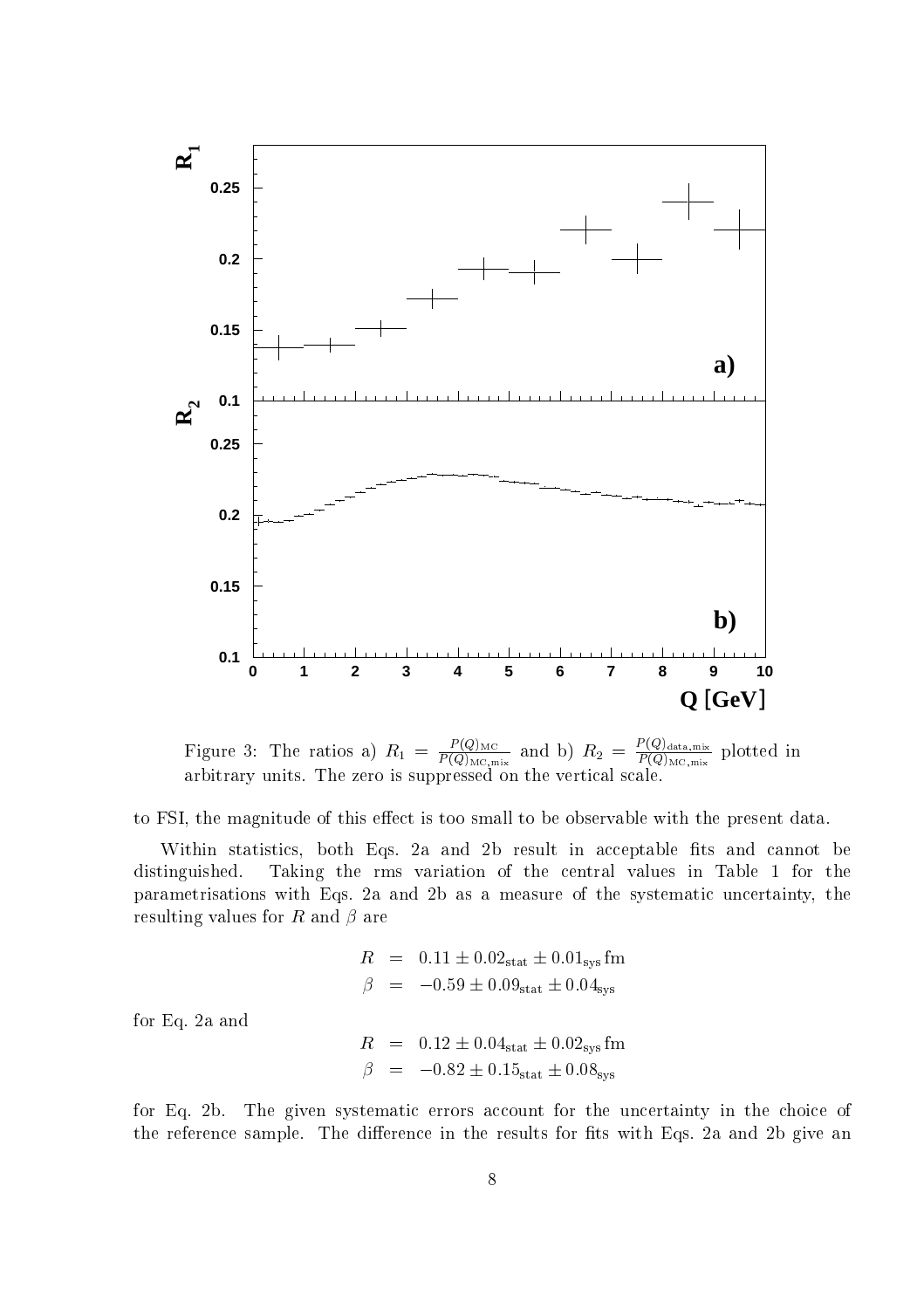| reference sample           |                    |                                                                          | $R$ [fm]        | $\chi^2/ndf$ |
|----------------------------|--------------------|--------------------------------------------------------------------------|-----------------|--------------|
| JETSET, A                  | Eq. $2a$<br>Eq. 2b | $-0.62 \pm 0.09$<br>$-0.90 \pm 0.16$   $0.14 \pm 0.04$                   | $0.11 \pm 0.02$ | 0.72<br>0.84 |
| mixed events, B            | Eq. 2a<br>Eq. 2b   | $-0.54 \pm 0.10$<br>$-0.75 \pm 0.16$   $0.13 \pm 0.05$                   | $0.11 \pm 0.03$ | 0.80<br>0.79 |
| reweighted mixed events, C | Eq. 2a<br>Eq. 2b   | $-0.60 \pm 0.07$   $0.10 \pm 0.02$<br>$-0.82 \pm 0.11$   $0.11 \pm 0.03$ |                 | 0.81<br>0.80 |

Table 1: The values for  $\beta$  and R obtained from fits of Eqs. 2a and 2b to the correlation function  $C(Q)$  for the three different reference samples A, B and C described in the text. The errors are statistical.

indication of the uncertainty due to the choice of the parametrisation for  $C(Q)$ . Additional contributions to the systematic errors were studied by varying the selection criteria and by removing from the fits the points below  $Q < 0.6 \,\text{GeV}$  where background is highest.  $T$  is a contribution were estimated to be  $T_{\rm{avg}}$  = 0:004 fm and  $T_{\rm{avg}}$  = 0:024, which are negligible compared to the errors above.

#### 4.2 The Spin Composition  $\varepsilon(Q)$

The measurement of the di-hyperon spin content  $\varepsilon(Q)$  described in Section 2 has the advantage of not needing a particular reference sample. Figure 4 shows the corrected experimental angular distributions  $a$ tv $/ay$   $|_{\rm corr}$  for the  $(\Lambda\Lambda)$  system in three intervals of Q. To account for losses due to acceptance effects and for background contributions the angular distributions have been corrected by multiplying  $a_{IV}/ay$   $_{\text{data}}$  by a factor obtained from Monte Carlo:

$$
dN/dy^*|_{\text{corr}} = dN/dy^*|_{\text{data}} \frac{dN/dy^*|_{\text{MC,generator}}}{dN/dy^*|_{\text{MC,with detector simulation}}} \,.
$$

:

The results for the relative contributions  $\varepsilon(Q)$  of the spin  $S = 1$  state, which are obtained by fitting Eq. 4 to the corrected distributions, are given in Table 2 and plotted in Fig. 5  $\alpha$  , together with the results for the  $\alpha$  is system. (For the  $\alpha\alpha$  system Eq. 4 must be modified by replacing  $\alpha_{\Lambda}^*$  by  $-\alpha_{\Lambda}^*$  [9].) The systematic errors in Table 2 were estimated by varying the analysis cuts.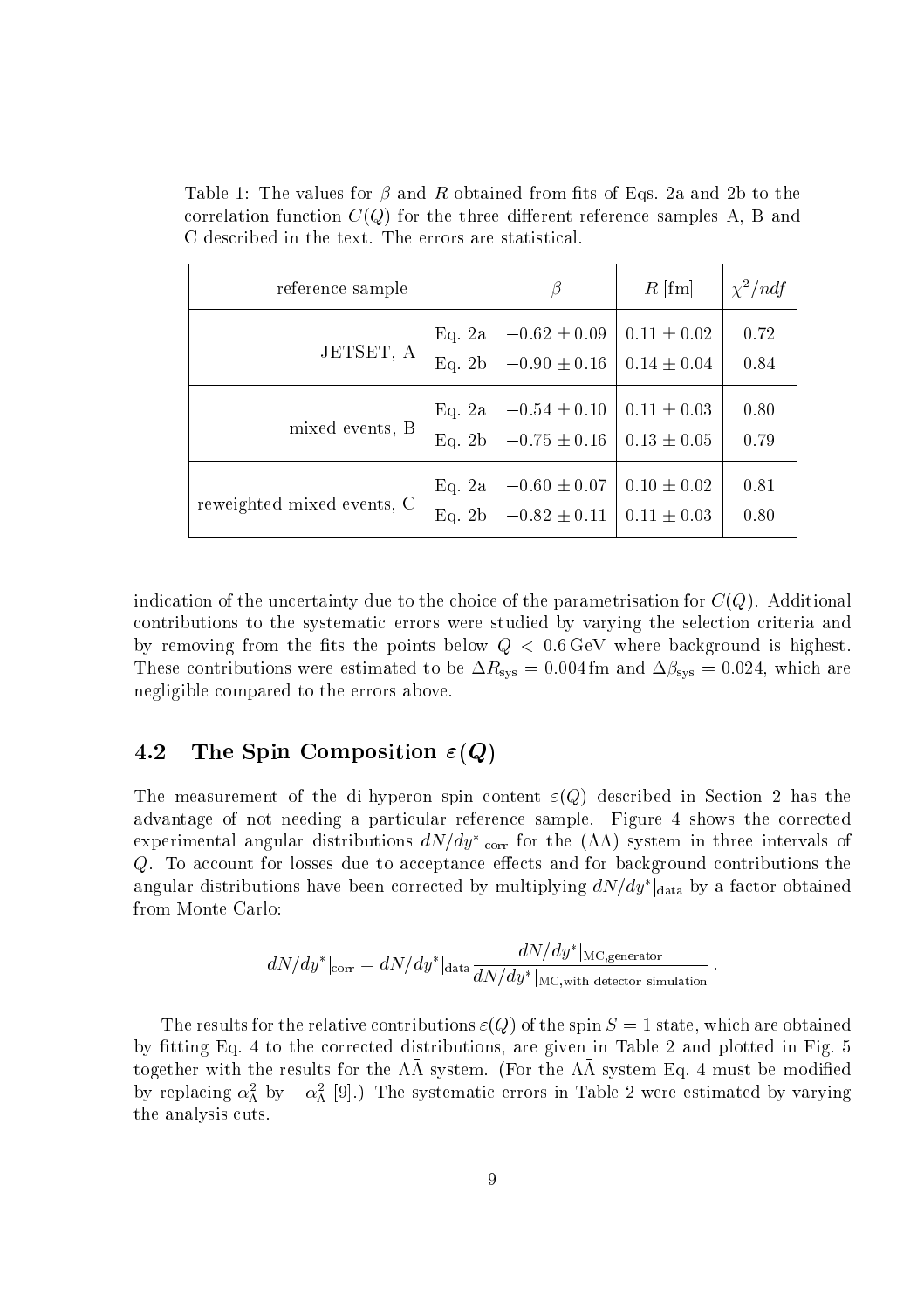

Figure 4: The corrected distributions  $a_{IV}/ay_{\rm \;lcorr}$  obtained for the ( $\Lambda\Lambda$ ) and  $\Lambda\Lambda$  data. The lines show the fits of the theoretical  $dN/dy^*$  given in Eq. 4.

For  $Q > 2$  GeV the  $(\Lambda \Lambda)$  system is dominated by the  $S = 1$  spin state, whereas for  $\mathbf{v}_i$  ,  $\mathbf{v}_i$  as state is suppressed to the S  $^*$  suppressed to the S  $^*$  spin state. Such behaviour is the S  $^*$ expected from the correlation function  $C(Q)$ , which also decreases for values of Q below  $\overline{z}$  GeV. For the  $m$  system, which is free from FD correlations, the  $\overline{\nu} = 1$  spin state is consistent in the whole region of  $0 < Q < 4 \text{ GeV}$ .

To estimate the size R of the source, the expression of Eq. 5 was fitted to  $\varepsilon(Q)$ . The results of the fits are given in Table 3 without and with  $\gamma$  as a free parameter and displayed in Fig. 5 for  $\gamma$  fixed to one. To compare with other experiments  $\varepsilon(Q)$  was also fitted to a Goldhaber parametrisation

$$
\varepsilon(Q) = 0.75(1 - \gamma \exp(-R^2 Q^2)),\tag{5a}
$$

which corresponds to Eq. 5 with the denominator set to one. This approach was suggested by the OPAL Collaboration [18] and it was also used by the DELPHI Collaboration [19]. Because of the additional denominator in Eq. 5 the values of  $R$  obtained from Eq. 5 are smaller than those from Eq. 5a.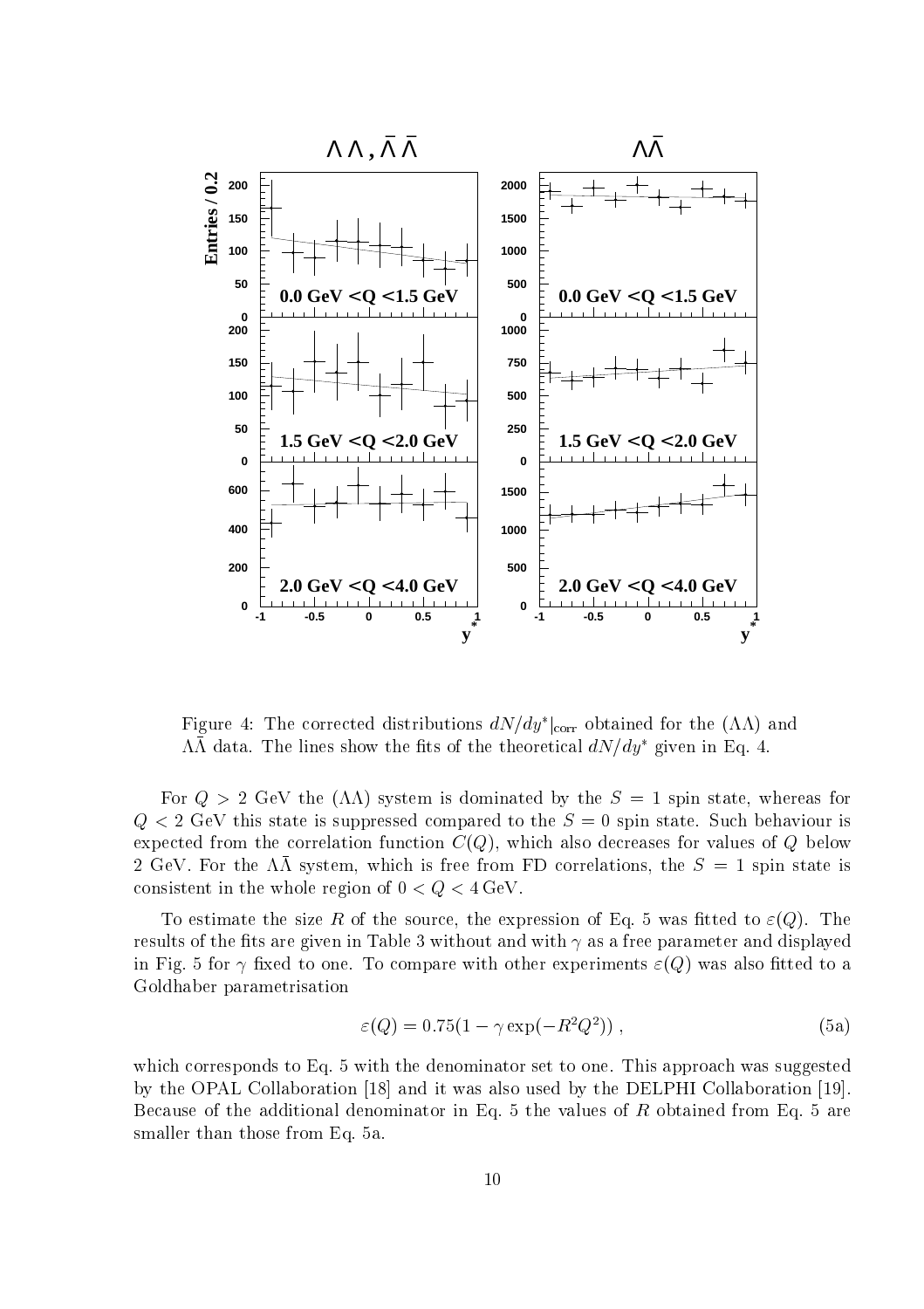| $Q$ Range [GeV] | $\varepsilon(\Lambda\Lambda)$                                                 | $\varepsilon(\Lambda\Lambda)$         |  |
|-----------------|-------------------------------------------------------------------------------|---------------------------------------|--|
| $0.0 - 1.5$     | $0.36 \pm 0.30_{stat} \pm 0.08_{sys}$   $0.77 \pm 0.07_{stat} \pm 0.03_{sys}$ |                                       |  |
| $1.5 - 2.0$     | $0.52 \pm 0.31_{stat} \pm 0.10_{sys}$   $0.61 \pm 0.13_{stat} \pm 0.07_{sys}$ |                                       |  |
| $2.0 - 4.0$     | $0.78 \pm 0.16_{stat} \pm 0.09_{sys}$                                         | $0.51 \pm 0.11_{stat} \pm 0.12_{sys}$ |  |

Table 2: The values of  $\varepsilon$  for the  $(\Lambda\Lambda)$  and  $\Lambda\bar{\Lambda}$  samples.

Table 3: The values for R obtained from fits of Eq. 5 and of Eq. 5a to  $\varepsilon(Q)$ for  $Q < 4 \,\text{GeV}$ .

| Fit    |                                       | $R$ [fm]                                      |
|--------|---------------------------------------|-----------------------------------------------|
| Eq. 5  | 1.0 <sub>fixed</sub>                  | $0.14 \pm 0.09_{\rm stat} \pm 0.03_{\rm sys}$ |
|        | $0.84 \pm 0.48_{stat} \pm 0.12_{sys}$ | $0.11 \pm 0.09_{stat} \pm 0.03_{sys}$         |
| Eq. 5a | 1.0 <sub>fixed</sub>                  | $0.17 \pm 0.13_{stat} \pm 0.04_{sys}$         |

The fitted values for R from the spin composition function  $\varepsilon(Q)$  and from the correlation function  $C(Q)$  are in good agreement (Tables 1 and 3). They also agree within errors with those obtained from  $\varepsilon(Q)$  by the OPAL and the DELPHI Collaborations. Comparing the measured radii for identical charged pions  $R(x_-, x_-) = 0.05 \pm 0.04 \pm 0.16$  mm  $\rm [20]$ , identical charged kaons  $R(X^-, X^-) = 0.48 \pm 0.04 \pm 0.07$  ini [21] and the (AA) system  $R(\Lambda\Lambda) = 0.11 \pm 0.02 \pm 0.01$  fm measured in hadronic Z decays indicates that the size of the source decreases with increasing mass of the emitted particles (see discussion in Ref. [22]).

# 5 Conclusions

The two-particle correlation function  $C(Q)$  of the  $(\Lambda\Lambda)$  system has been measured as a function of the Lorentz invariant variable Q. Independent of the reference sample used,  $C(Q)$  shows a decrease for  $Q < 2$  GeV. If this is interpreted as a FD effect, the size of the source R estimated from  $C(Q)$  with a Goldhaber parametrisation (Eq. 2a) is  $\mathbf{r}$  , order with  $\mathbf{r}$  , order  $\mathbf{r}$  is the spin composition measurement with the spin composition measurement.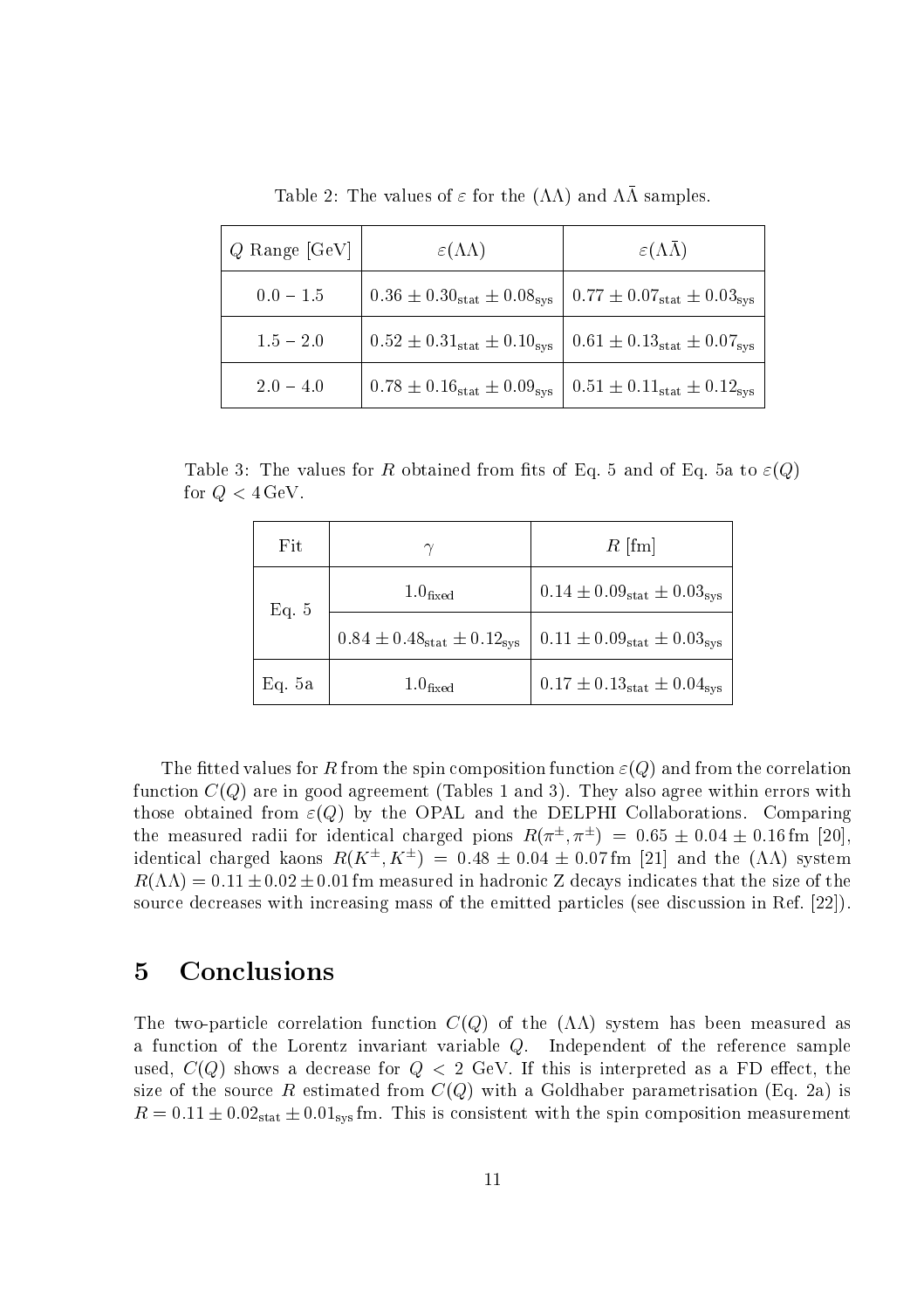

Figure 5: The fraction  $\varepsilon(Q)$  of the  $S = 1$  contribution for the  $(\Lambda \Lambda)$  data. The curve represents the result of a fit using the parametrisation given in Eq. 5 for xed to one.

of  $\varepsilon(Q)$ , which indicates  $\varepsilon < 0.75$  for  $Q < 2 \text{ GeV}$  and  $\varepsilon \simeq 0.75$  for  $Q > 2 \text{ GeV}$ . The size of The source It estimated from  $\varepsilon(\varphi)$  is  $\pi = 0.14 \pm 0.03$  states 0.00 system. For the TIT system, which is free of FD correlations, the spin composition measurements  $\varepsilon(Q)$  are consistent with  $\varepsilon = 0.75$  in the entire Q range analysed. The results for  $\varepsilon(Q)$  are in agreement with the measurements of  $\varepsilon(Q)$  from OPAL [18] and DELPHI [21]. Comparing the results for R with those measured in systems of identical pions and kaons indicates a decrease of R with the mass of the particles involved.

# Acknowledgements

It is a pleasure to thank our colleagues in the accelerator divisions of CERN for the excellent performance of LEP. Thanks are also due to the technical personnel of the collaborating institutions for their support in constructing and maintaining the ALEPH experiment. Those of us from non-member states thank CERN for its hospitality.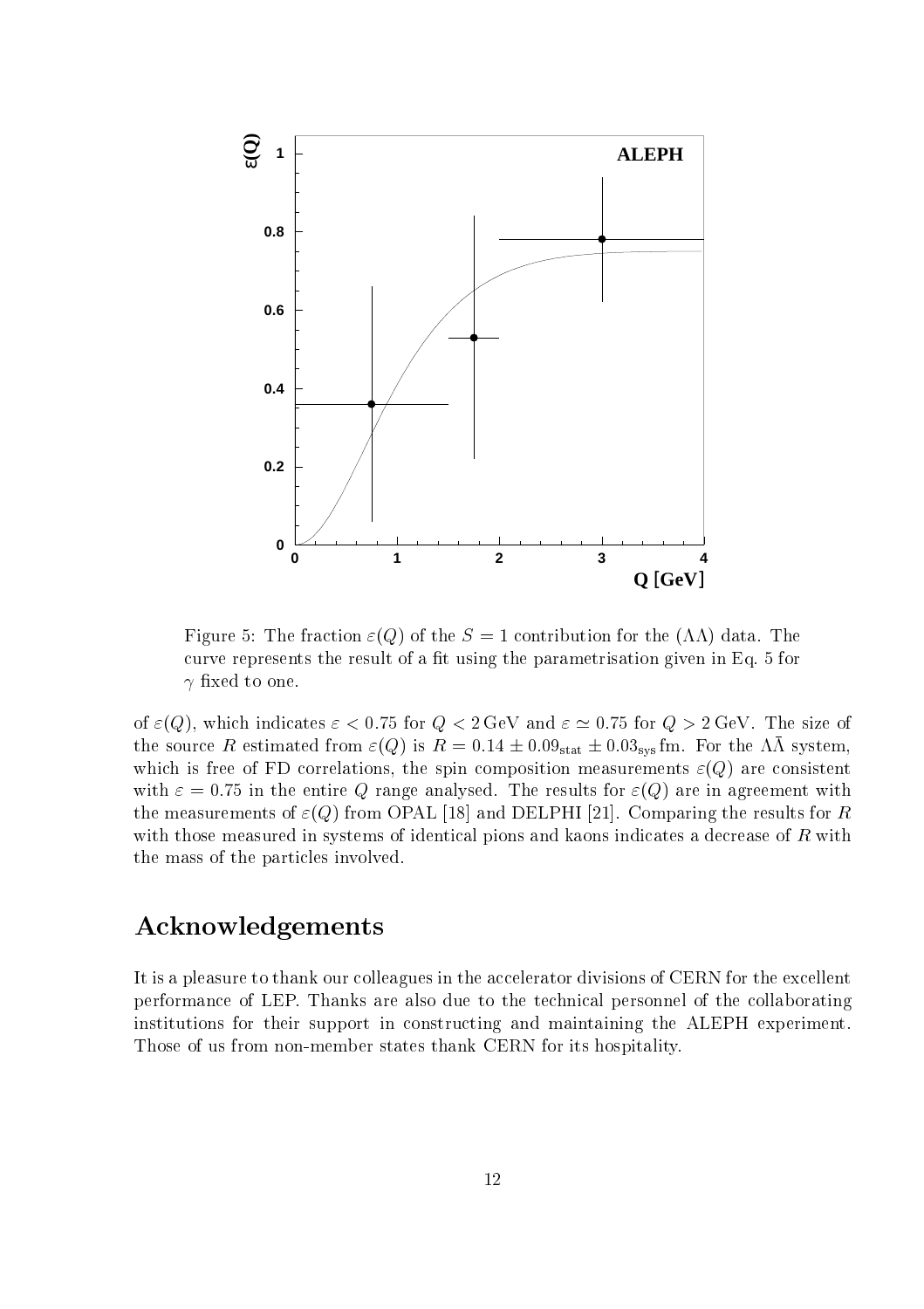### References

- [1] G.I. Kopylov and M.I. Podgoretskii, "Correlations of Identical Particles Emitted by Highly Excited Nuclei", Sov. J. Nucl. Phys. 15 (1972) 219; "Multiple production and interference of particles emitted by moving sources", Sov. J. Nucl. Phys. 18 (1974) 336; G.I. Kopylov, "Like Particle Correlations as a Tool to Study the Multiple Production Mechanism", Phys. Lett. B50 (1974) 472
- [2] G. Cocconi, "Second-Order Interference as a Tool for the Determination of Hadron Fireball Dimensions", Phys. Lett. B49 (1974) 459
- [3] R. Hanbury-Brown and R.Q. Twiss, "Correlation Between Photons in two Coherent Beams of Light", Nature 177 (1956) 27; "A Test of a new Type of Stellar Interferometer on Sirius", Nature 178 (1956) 1046
- [4] T. Sjöstrand and M. Bengtsson, "The Lund Monte Carlo for Jet Fragmentation and e+ e Physics - Jetset Version 6.3 - An Update", Comp. Phys. Commun. 43 (1987) 367
- [5] G. Goldhaber et al., "Influence of Bose-Einstein Statistics on the Antiproton-Proton Annihilation Process", Phys. Rev. 120 (1960) 300
- [6] T. Csorgo, "Shape Analysis of Bose-Einstein Correlation Functions", Contribution to the Proceedings of the Cracow Workshop on Soft Physics and Fluctuations, Cracow, Poland (1993), World Scientic, ed R. Hwa
- [7] R. Lednický and M.I. Podgoretskii, "Interference of identical particles emitted by sources of various sizes", Sov. J. Nucl. Phys. 30 (1979) 432
- $[8]$  B. Lörstad, "Boson Interferometry: A Review of High Energy Data and its Interpretation", Int. J. Mod. Phys. A4 (1989) 2861; M.G. Bowler,  $\mathscr{B}ose Einstein$ Symmetrisation, Coherence and Chaos; with Particular Application to <sup>e</sup><sup>+</sup> e Annihilation", Z. Phys. C29 (1985) 617
- [9] G. Alexander and H.J. Lipkin, "Use of spin-correlations to study low energy  $\Lambda\Lambda$  and  $\mu$  space symmetries and resonances", Phys. Lett. B352 (1995) 162 (1995) 162 (1995) 162 (1995) 162 (1995) 162 (1
- [10] E. P. Wigner, \Einige Folgerungen aus der Schrodingerschen Theorie fur die Termstrukturen", Z. f. Phys. 43 (1927) 624; C. Eckart, \The Application of Group Theory to the Quantum Dynamics of Monatomic Systems", Rev. Mod. Phys. 2 (1930) 305; R. Hagedorn, "Selected Topics on Scattering Theory", Part 4, "Angular Momentum", CERN, Geneva and Max-Planck-Institut fur Physik, Munich (1963) 184
- [11] Particle Data Group, "Review of Particle Physics", The Eur. Phys. J. C3 (1998) 1
- [12] R. Lednicky, "On correlation and spin composition techniques", MPI-PhE-10 (1999)